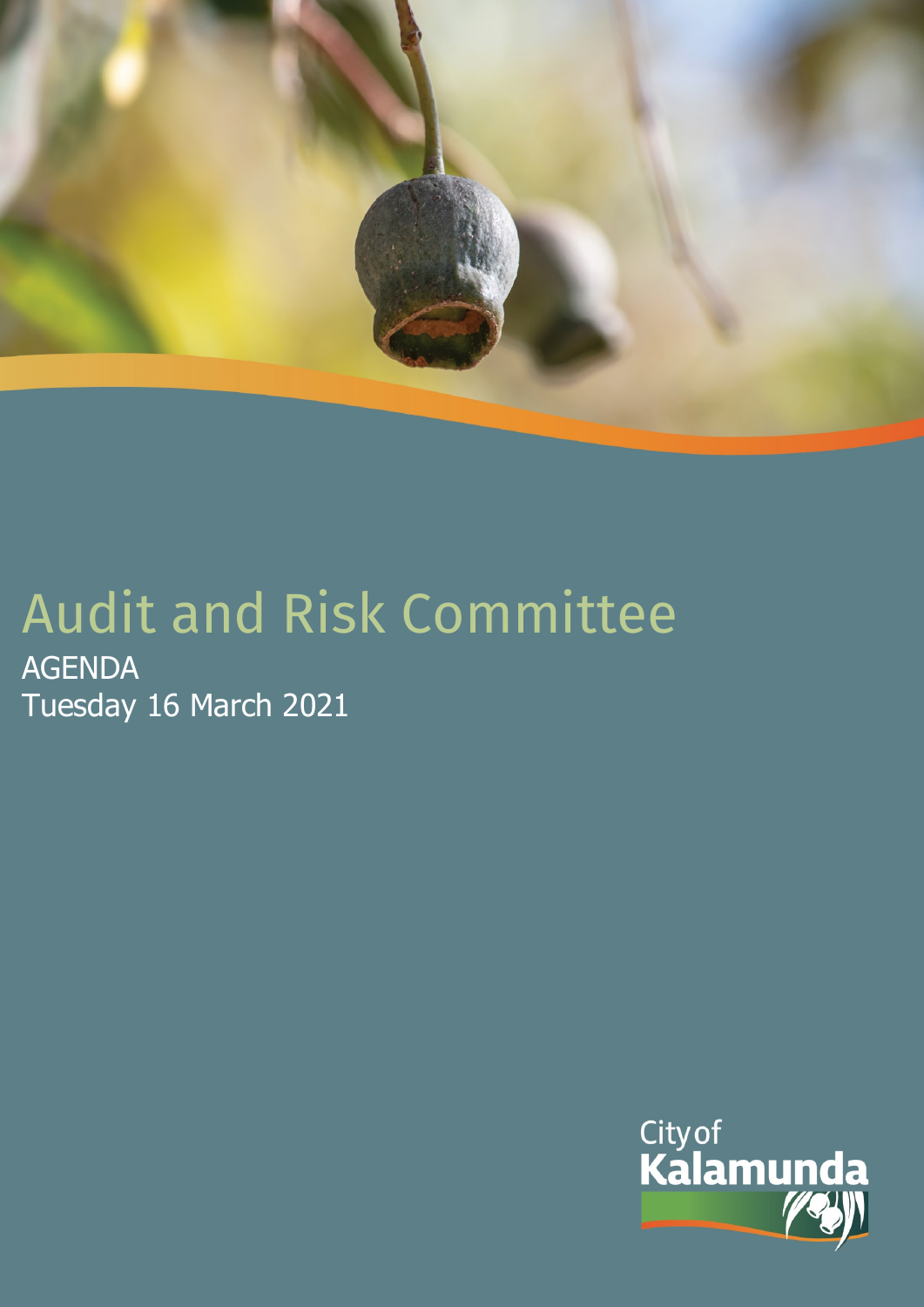## **NOTICE OF MEETING AUDIT & RISK COMMITTEE**

Dear Councillors

Notice is hereby given that the next meeting of the Audit & Risk Committee will be held in the Council Chambers, Administration Centre, 2 Railway Road, Kalamunda on **Tuesday 16 March 2021 at 7.30pm**.

Rhonda Hardy **Chief Executive Officer** 11 March 2021

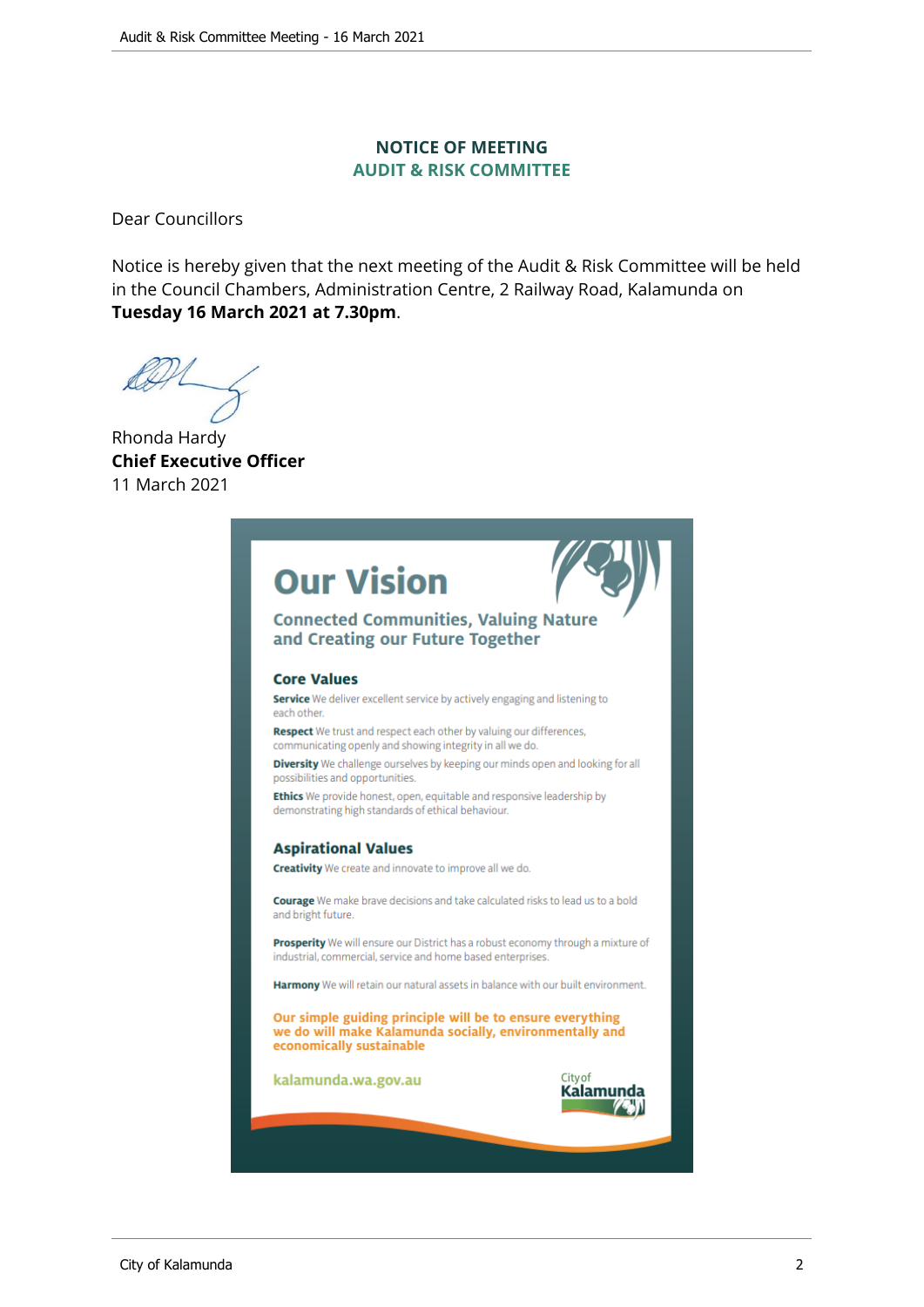## **INFORMATION FOR THE PUBLIC ATTENDING COUNCIL MEETINGS**

Welcome to this evening's meeting. The following information is provided on the meeting and matters which may affect members of the public.

If you have any queries related to procedural matters, please contact a member of staff.

#### **Audit & Risk Committee Meeting Procedure**

- 1. Audit & Risk Committee has a membership of all Councillors.
- 2. The Committee makes recommendations only to Full Council (held on the fourth Tuesday of each month at 6.30pm)
- 3. All other arrangements are in general accordance with Council's Audit & Risk Committee Terms of Reference February 2013.

#### **Acknowledgement of Traditional Owners**

We wish to acknowledge the traditional custodians of the land we are meeting on, the Whadjuk Noongar people. We wish to acknowledge their Elders' past, present and future and respect their continuing culture and the contribution they make to the life of this City and this Region.

## **Emergency Procedures**

**Please view the position of the Exits, Fire Extinguishers and Outdoor Assembly Area as displayed on the wall of Council Chambers.**

**In case of an emergency follow the instructions given by City Personnel.** 

**We ask that you do not move your vehicle as this could potentially block access for emergency services vehicles.** 

**Please remain at the assembly point until advised it is safe to leave.**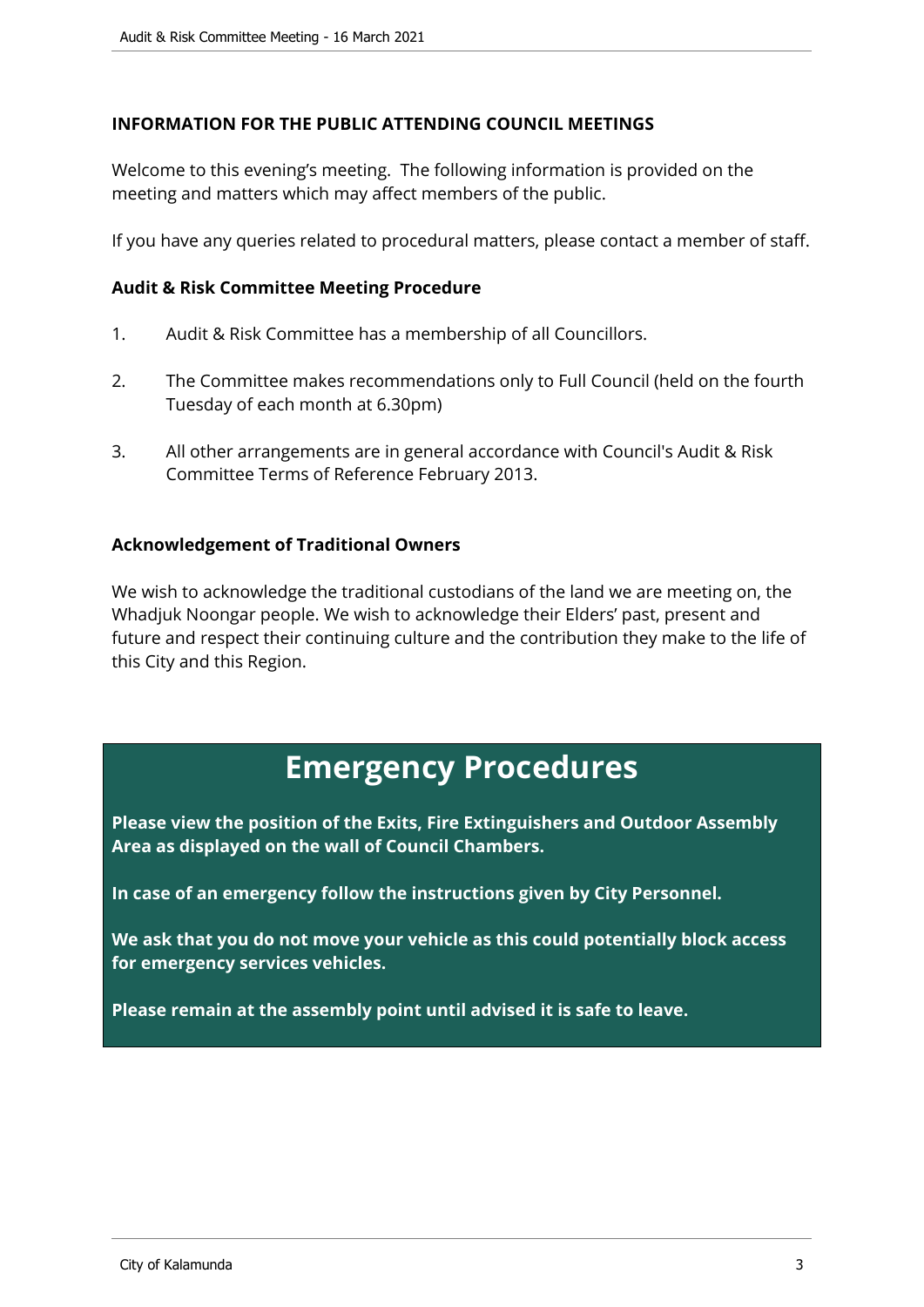## **INDEX**

| 1. |                                                                              |  |
|----|------------------------------------------------------------------------------|--|
| 2. | Attendance, Apologies and Leave of Absence Previously Approved 5             |  |
| 3. |                                                                              |  |
| 4. |                                                                              |  |
| 5. |                                                                              |  |
| 6. |                                                                              |  |
| 7. |                                                                              |  |
| 8. |                                                                              |  |
| 9. |                                                                              |  |
|    | 9.1.                                                                         |  |
|    | 9.1.1. Information Systems Audit Results for the year ended 30 June 2020 7   |  |
|    |                                                                              |  |
|    | 9.1.3. Draft Policy Naming of Parks, Reserves, Streets and Infrastructure15  |  |
|    | 9.1.4. Code of Conduct - Council Members, Committee Members and Candidates25 |  |
|    |                                                                              |  |
|    |                                                                              |  |
|    |                                                                              |  |
|    |                                                                              |  |
|    | 13. Urgent Business Approved by the Presiding Member or by Decision 37       |  |
|    |                                                                              |  |
|    |                                                                              |  |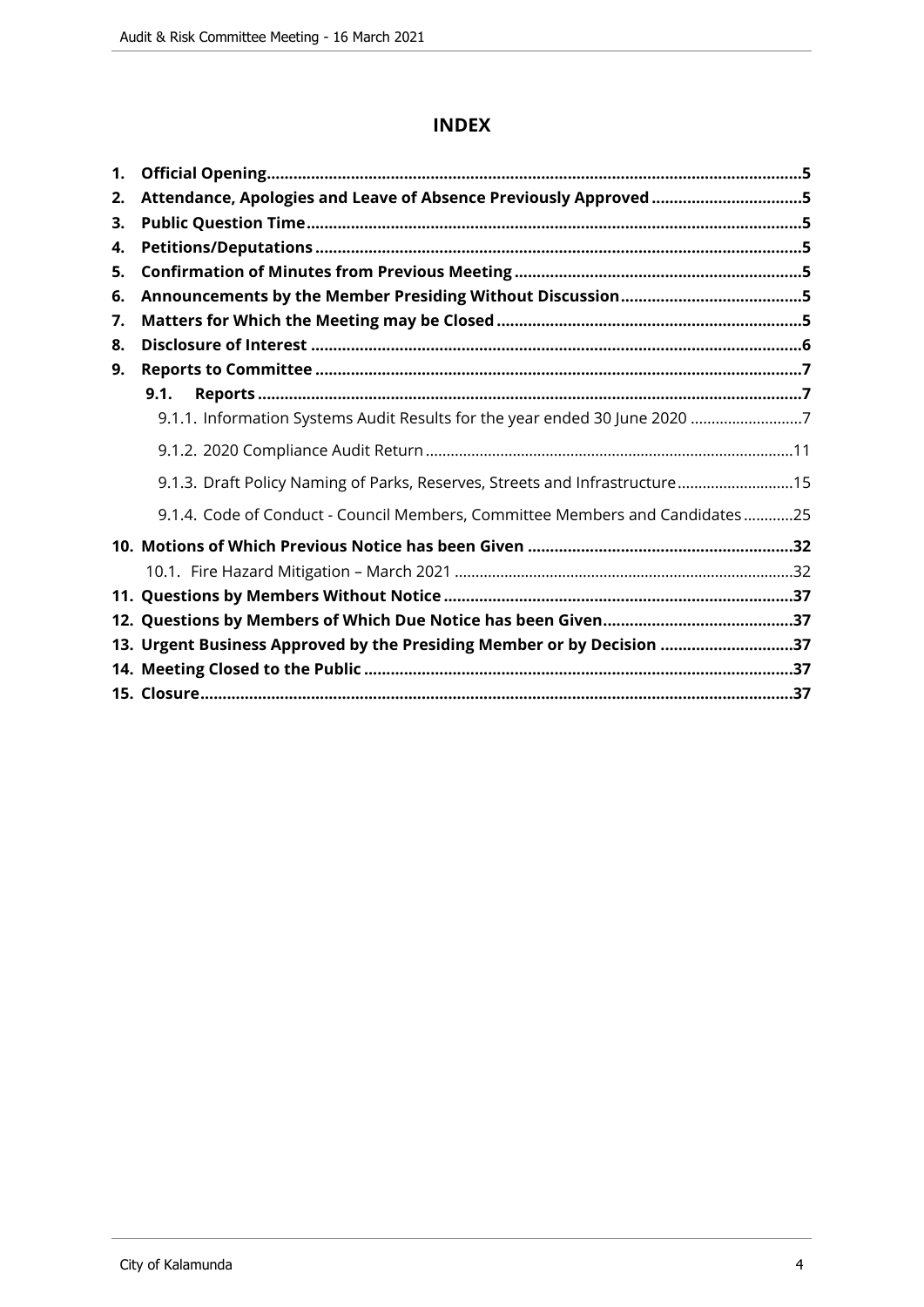## <span id="page-4-0"></span>**1. Official Opening**

#### <span id="page-4-1"></span>**2. Attendance, Apologies and Leave of Absence Previously Approved**

#### <span id="page-4-2"></span>**3. Public Question Time**

*A period of not less than 15 minutes is provided to allow questions from the gallery on matters relating to the functions of Council. For the purposes of Minuting, these questions and answers will be summarised.*

#### <span id="page-4-3"></span>**4. Petitions/Deputations**

#### <span id="page-4-4"></span>**5. Confirmation of Minutes from Previous Meeting**

5.1 That the Minutes of the Audit and Risk Committee Meeting held on 1 December 2020, as published and circulated, are confirmed as a true and accurate record of the proceedings.

Moved:

Seconded:

Vote:

#### **Statement by Presiding Member**

*"On the basis of the above Motion, I now sign the Minutes as a true and accurate record of the meeting of 1 December."*

#### <span id="page-4-5"></span>**6. Announcements by the Member Presiding Without Discussion**

#### <span id="page-4-6"></span>**7. Matters for Which the Meeting may be Closed**

7.1 Item 9.1.1 Information Systems Audit Results for the year ended 30 June 2020 – Confidential Attachment - **Information Systems Audit Results Report**

> Reason for Confidentiality: *Local Government Act 1995 (WA) Section 5.23 (2) (f) - "a matter that if disclosed, could be reasonably expected to - (i) impair the effectiveness of any lawful method or procedure for preventing, detecting, investigating or dealing with any contravention or possible contravention of the law; (ii) endanger the security of the local government's property; or (iii) prejudice the maintenance or enforcement of a lawful measure for protecting public safety"*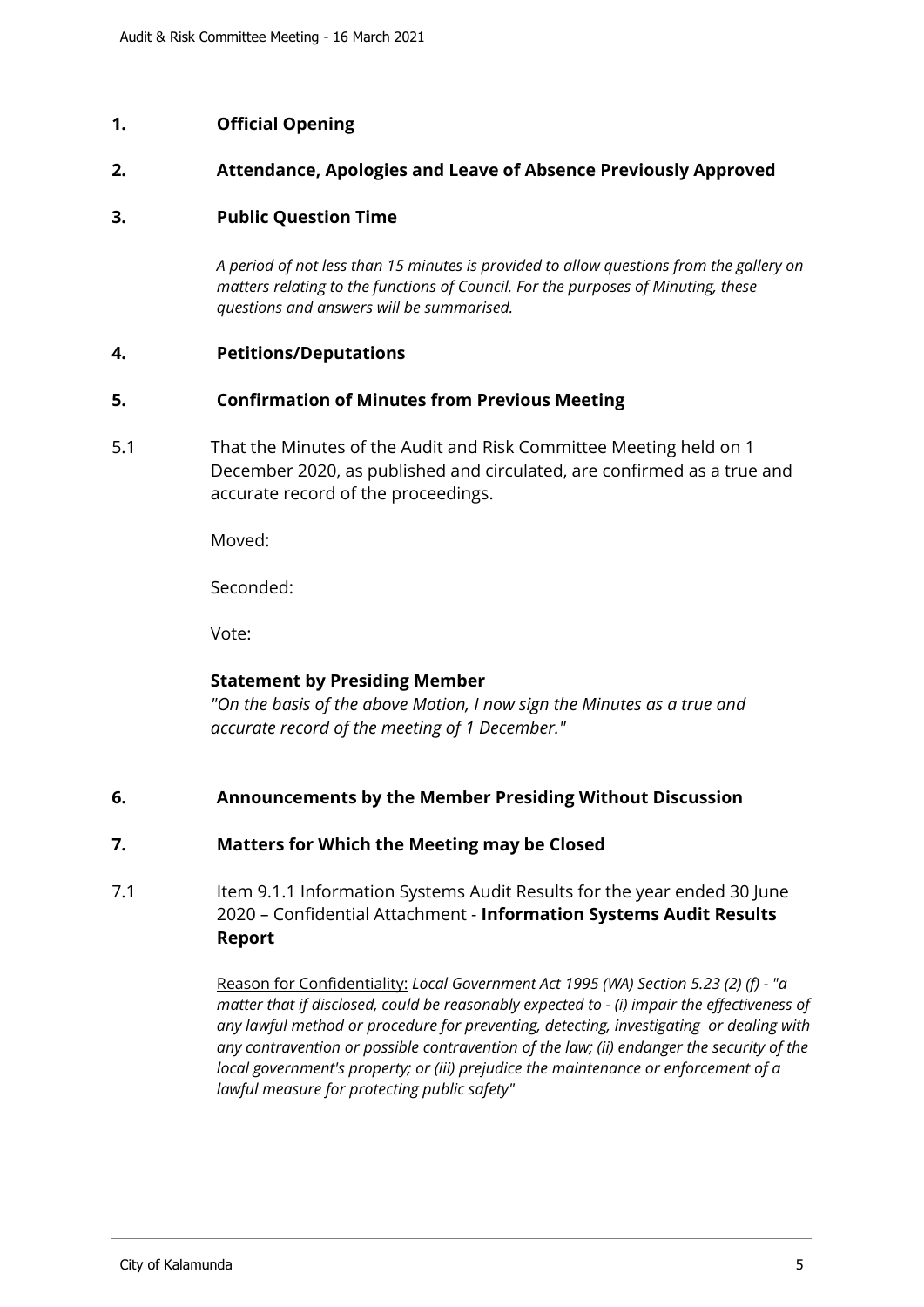## <span id="page-5-0"></span>**8. Disclosure of Interest**

#### **8.1. Disclosure of Financial and Proximity Interests**

- a. Members must disclose the nature of their interest in matter to be discussed at the meeting. (Section 5.56 of the *Local Government Act 1995*.)
- b. Employees must disclose the nature of their interest in reports or advice when giving the report or advice to the meeting. (Section 5.70 of the *Local Government Act 1995*.)

## **8.2. Disclosure of Interest Affecting Impartiality**

a. Members and staff must disclose their interest in matters to be discussed at the meeting in respect of which the member or employee had given or will give advice.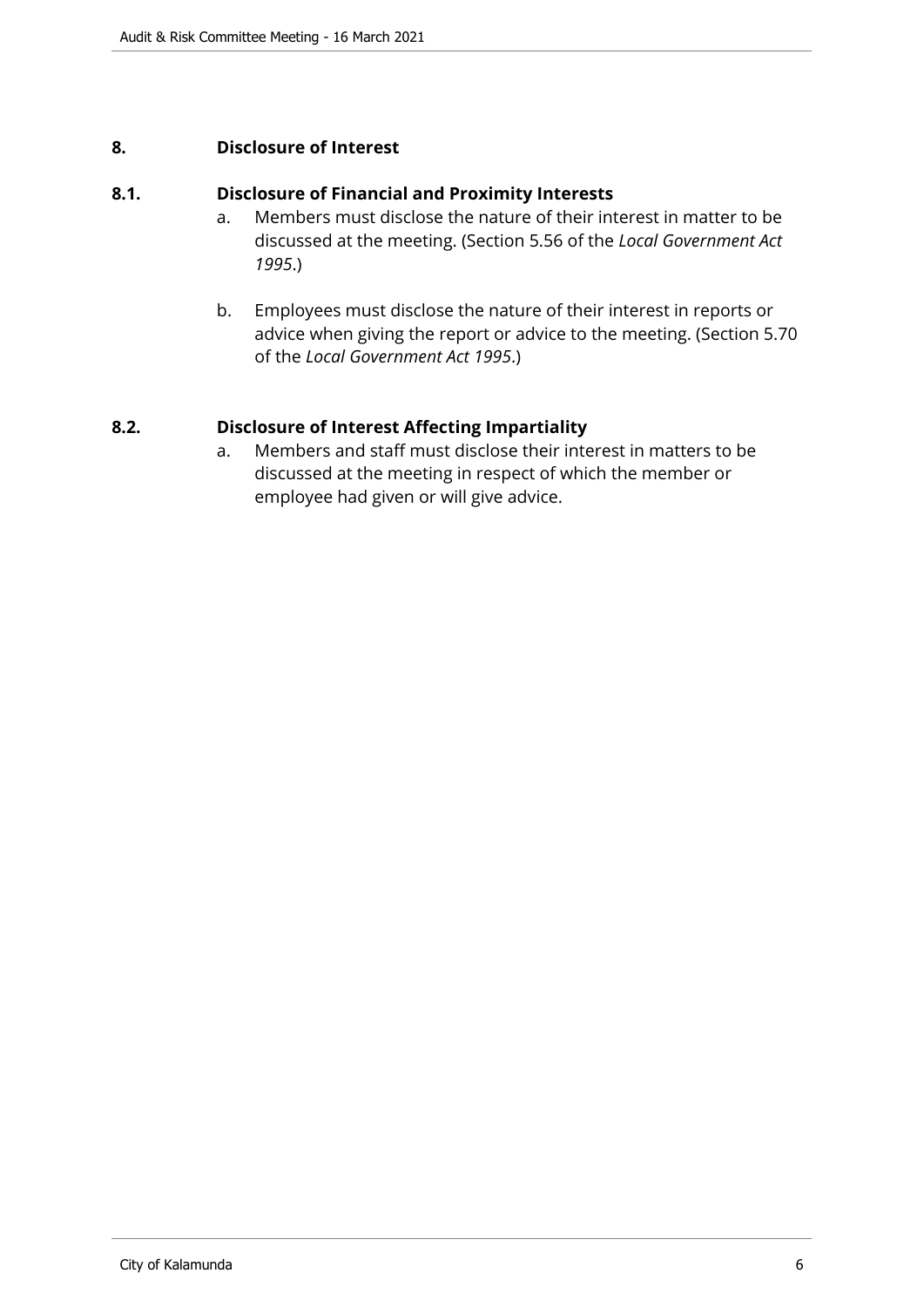## <span id="page-6-0"></span>**9. Reports to Committee**

## <span id="page-6-1"></span>**9.1. Reports**

## <span id="page-6-2"></span>**9.1.1. Information Systems Audit Results for the year ended 30 June 2020**

#### *Declaration of financial / conflict of interests to be recorded prior to dealing with each item.*

| Previous                               | N/A                                                                                                                                                                                                                                                                                                                                                                                                                                                                                                                         |
|----------------------------------------|-----------------------------------------------------------------------------------------------------------------------------------------------------------------------------------------------------------------------------------------------------------------------------------------------------------------------------------------------------------------------------------------------------------------------------------------------------------------------------------------------------------------------------|
| Items                                  |                                                                                                                                                                                                                                                                                                                                                                                                                                                                                                                             |
| Directorate                            | Corpoate Services                                                                                                                                                                                                                                                                                                                                                                                                                                                                                                           |
| <b>Business Unit</b><br>File Reference | <b>Financial Services</b>                                                                                                                                                                                                                                                                                                                                                                                                                                                                                                   |
| Applicant                              | N/A                                                                                                                                                                                                                                                                                                                                                                                                                                                                                                                         |
| Owner                                  | N/A                                                                                                                                                                                                                                                                                                                                                                                                                                                                                                                         |
| Attachments                            | Nil                                                                                                                                                                                                                                                                                                                                                                                                                                                                                                                         |
| Confidential<br>Attachments            | Information Systems Audit Results Report<br>1.                                                                                                                                                                                                                                                                                                                                                                                                                                                                              |
|                                        | Reason for Confidentiality: Local Government Act 1995<br>(WA) Section 5.23 (2) (f) - "a matter that if disclosed, could be<br>reasonably expected to - (i) impair the effectiveness of any<br>lawful method or procedure for preventing, detecting,<br>investigating or dealing with any contravention or possible<br>contravention of the law; (ii) endanger the security of the<br>local government's property; or (iii) prejudice the<br>maintenance or enforcement of a lawful measure for<br>protecting public safety" |

#### **TYPE OF REPORT**

|   | Advocacy    | When Council is advocating on behalf of the community to<br>another level of government/body/agency                                                                                                                                                                                                           |
|---|-------------|---------------------------------------------------------------------------------------------------------------------------------------------------------------------------------------------------------------------------------------------------------------------------------------------------------------|
|   | Executive   | When Council is undertaking its substantive role of direction<br>setting and oversight (eg accepting tenders, adopting plans<br>and budgets                                                                                                                                                                   |
| ┻ | Information | For Council to note                                                                                                                                                                                                                                                                                           |
|   | Legislative | Includes adopting Local Laws, Town Planning Schemes and<br>Policies. When Council determines a matter that directly<br>impacts a person's rights and interests where the principles of<br>natural justice apply. Examples include town planning<br>applications, building licences, other permits or licences |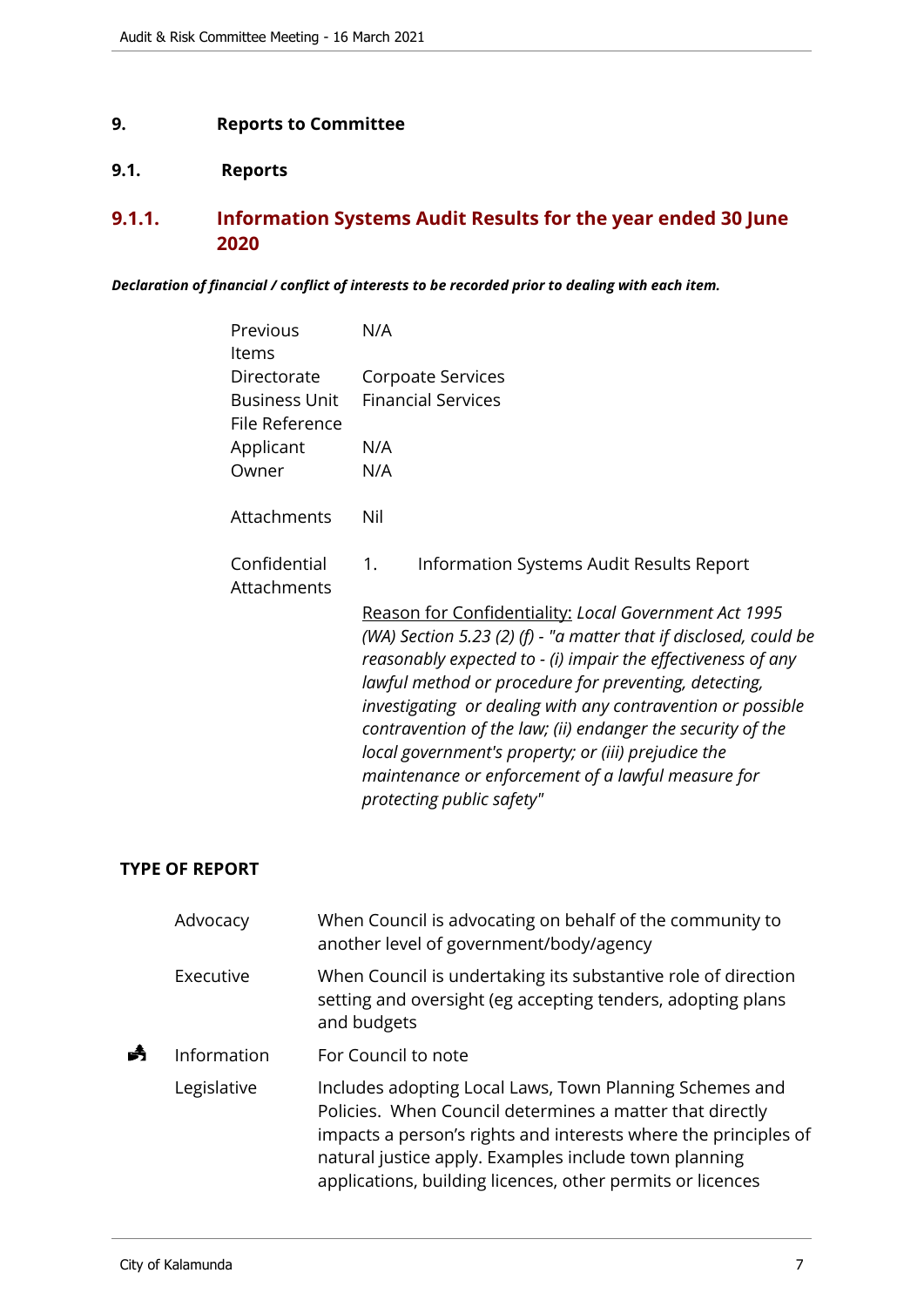issued under other Legislation or matters that could be subject to appeal to the State Administrative Tribunal

#### **STRATEGIC PLANNING ALIGNMENT**

*Kalamunda Advancing Strategic Community Plan to 2027*

#### **Priority 4: Kalamunda Leads**

**Objective 4.1** - To provide leadership through transparent governance. *Strategy 4.1.1* - Provide good governance.

#### **EXECUTIVE SUMMARY**

- 1. The purpose of this report is to provide Council with the findings of the Information Systems Audit Results Report (Confidential Attachment 1).
- 2. The Information Systems Audit Results Report for the financial year ending 30 June 2020 was undertaken by the Office of the Auditor General
- 3. It is recommended that Council accepts the 2019/2020 Information Systems Audit Results Report (Confidential Attachment 1).

#### **BACKGROUND**

4. On 28 October 2017, the Local Government Amendment (Auditing) Act 2017 was proclaimed, giving the Auditor General the mandate to audit Western Australia's 139 local governments and 9 regional councils.

> The Act allowed the Auditor General to conduct performance audits of local government entities from 28 October 2017. From the 2018/2019 financial year the City's audit will be performed by the Officer of the Auditor General (OAG).

#### **DETAILS AND ANALYSIS**

- 5. The OAG Information Systems Audit was conducted as part of their audit of the annual financial report for the year ending 30 June 2020.
- 6. In May 2020, City staff and the Chair of the Audit and Risk Committee met with relevant officers from the OAG, to discuss the audit plan. The Information Systems Audit field work was carried out from 17 August 2020 to 07 December 2020, with (Confidential Attachment 1) being the outcome of the Information Systems Audit.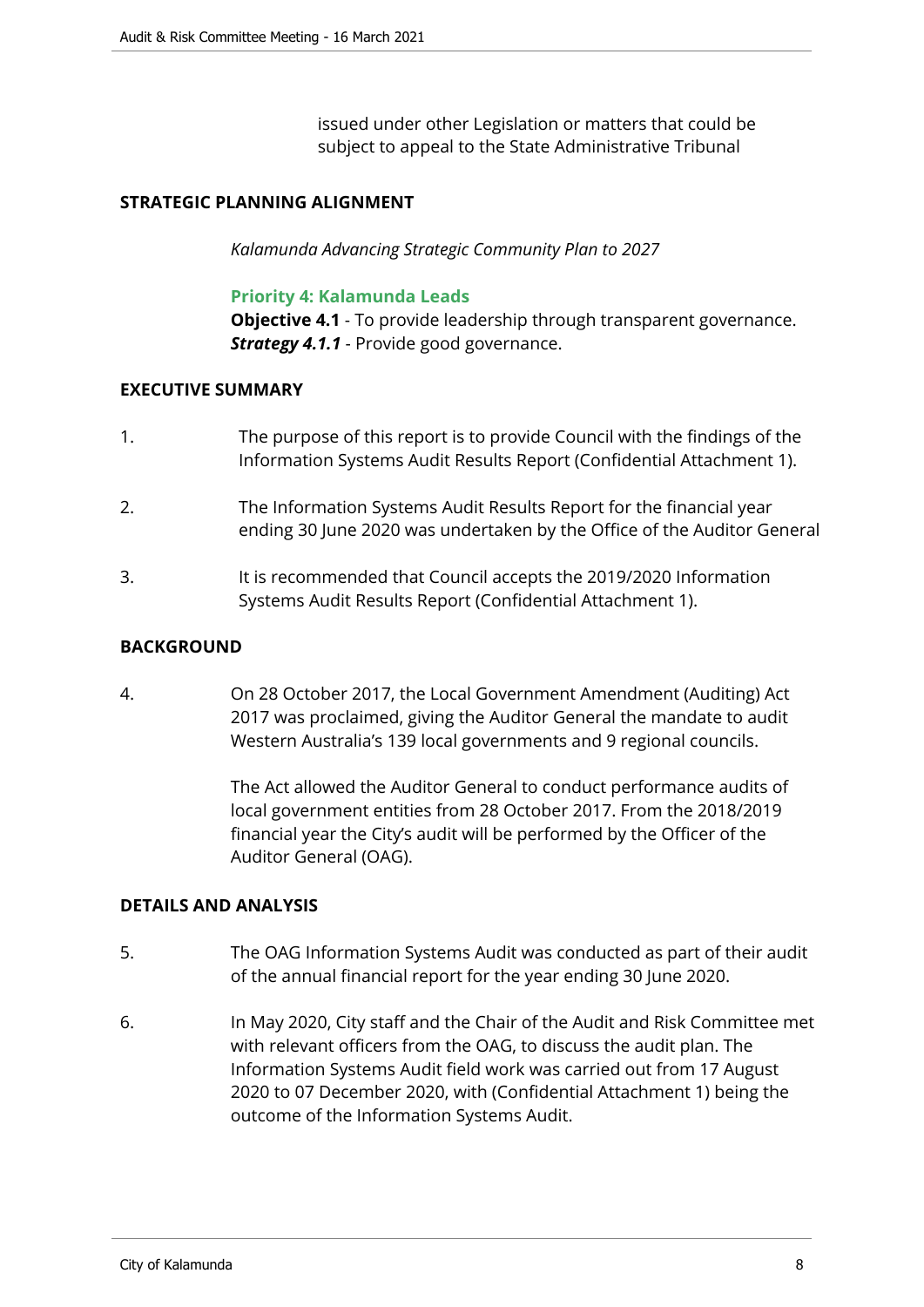7. OAG completed the audit field work, with the outcome as detailed in (Confidential Attachment 1). The City aims to implement all recommendations from OAG.

#### **APPLICABLE LAW**

8. *Local Government Act 1995* and *Local Government Amendment (Auditing) Act 2017*. *Local Government (Financial Management) Regulations 1996.*

## **APPLICABLE POLICY**

9. There are no policy implications.

#### **STAKEHOLDER ENGAGEMENT**

10. The Administration worked closely with the Auditors.

#### **External Referrals**

11. Although no community engagement consultation is required, the findings of OAG are reported to Parliament and a report is published on the OAG website.

#### **FINANCIAL CONSIDERATIONS**

12. The Budget includes provision for the cost of having the accounts and the Annual Financial Report audited by an externally appointed registered auditor.

#### **SUSTAINABILITY**

13. Nil.

#### **RISK MANAGEMENT**

14. **Risk**: With inefficient systems, processes, policies and procedures in place, the City could be susceptible to data breaches.

| Consequence                                   | Likelihood | <b>Rating</b> |  |  |
|-----------------------------------------------|------------|---------------|--|--|
| Significant                                   | Likely     | Major         |  |  |
| <b>Action/Strategy</b>                        |            |               |  |  |
| Employ qualified suitably skilled staff.      |            |               |  |  |
| Educate City staff on cyber issues.           |            |               |  |  |
| Test cyber defenses on a regular basis.       |            |               |  |  |
| Maintain controls and compliance with policy. |            |               |  |  |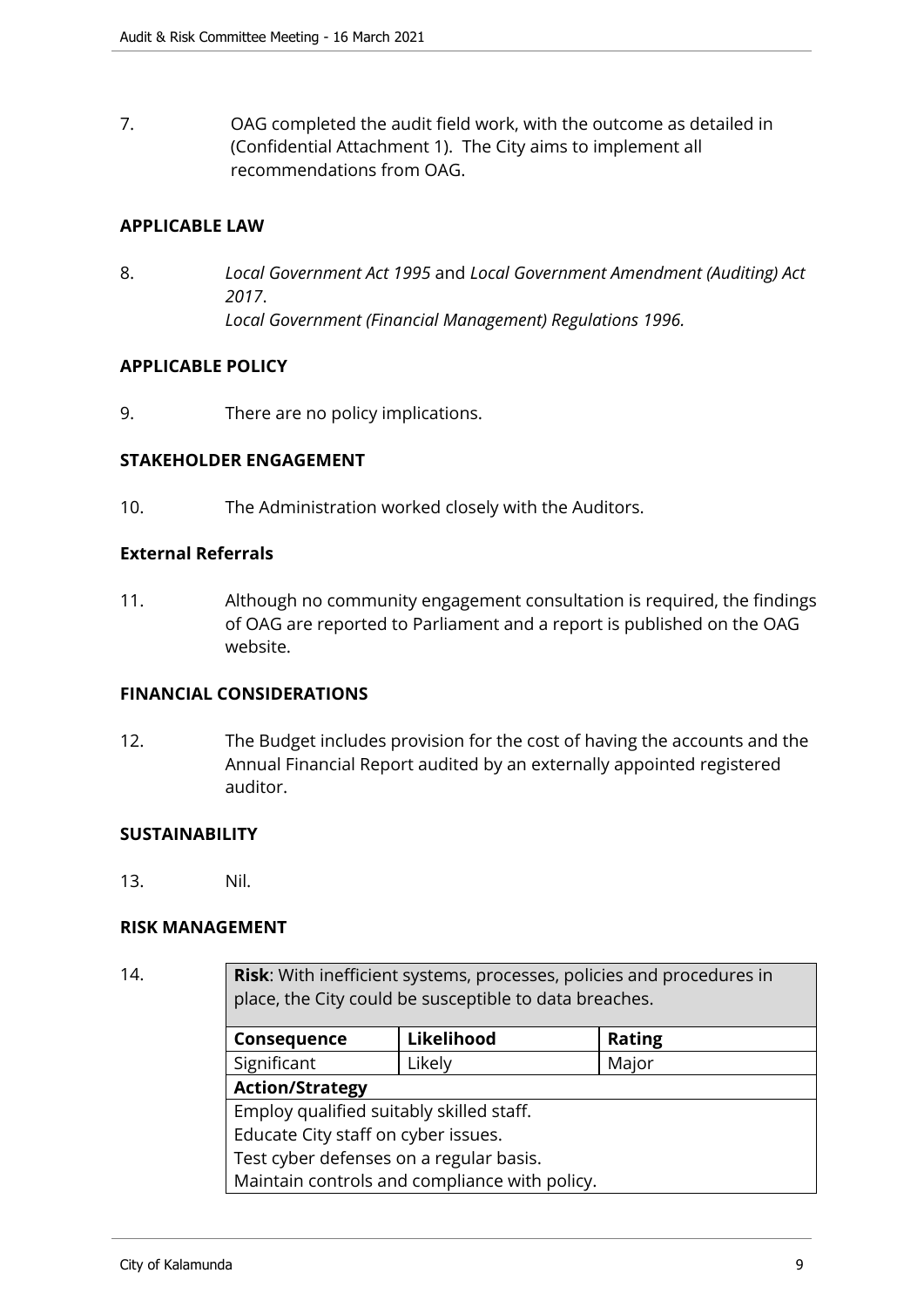Ensure an effective internal audit program.

#### **CONCLUSION**

15. The Information Systems Audit field work was carried out in accordance with the planning summary from 17 August 2020 to 07 December 2020, with (Confidential Attachment 1) being the outcome of the IT system audit.

## **Voting Requirements: Simple Majority**

#### **RECOMMENDATION**

That Council ACCEPT the Information Systems Audit findings Report for the financial year ending 30 June 2020 (Confidential Attachment 1).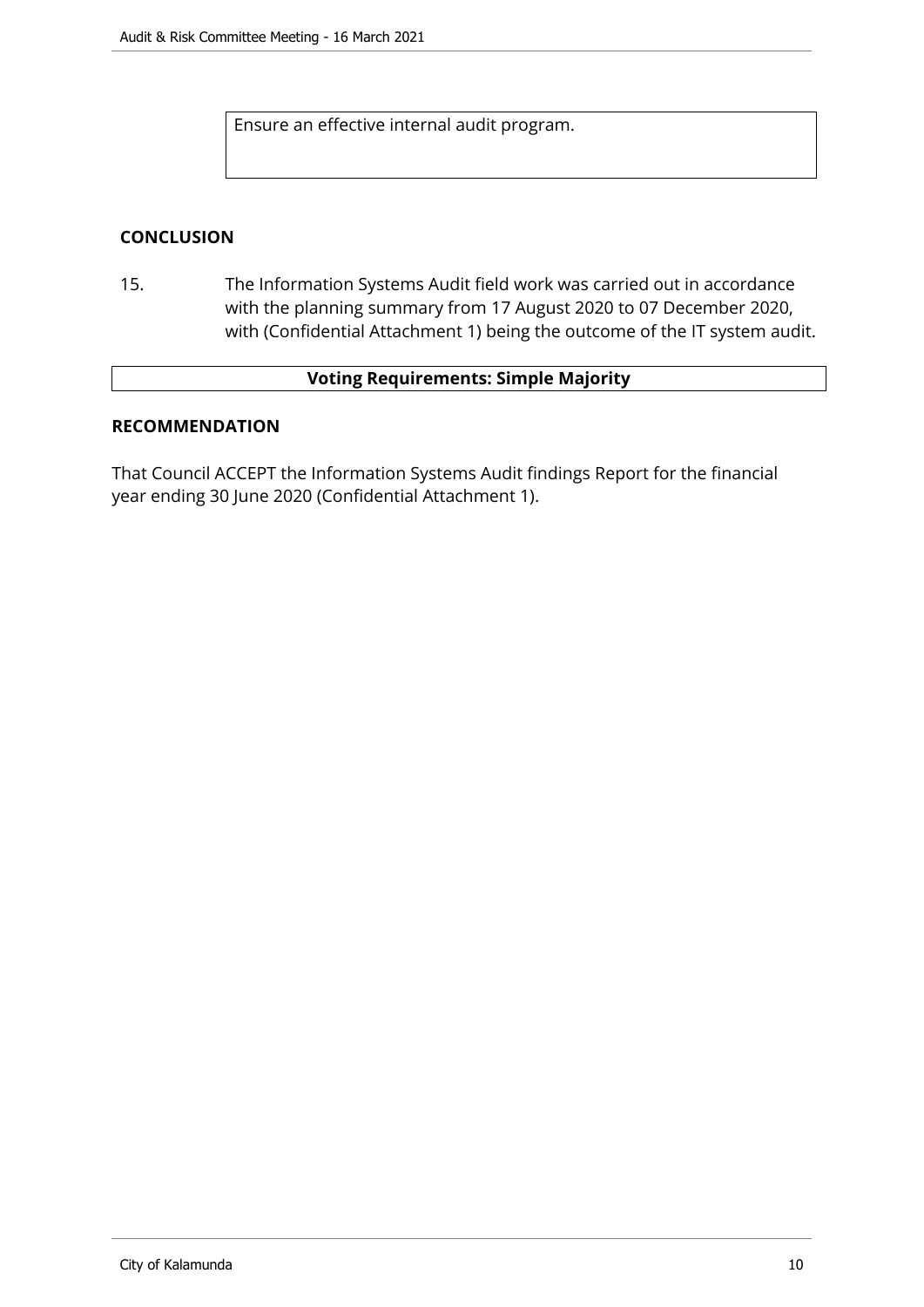## <span id="page-10-0"></span>**9.1.2. 2020 Compliance Audit Return**

*Declaration of financial / conflict of interests to be recorded prior to dealing with each item.*

| Previous             |                                       |
|----------------------|---------------------------------------|
| Items                |                                       |
| Directorate          | Office of the Chief Executive Officer |
| <b>Business Unit</b> | Governance and Legal                  |
| File Reference       |                                       |
| Applicant            | City of Kalamunda                     |
| Owner                | City of Kalamunda                     |
|                      |                                       |

## Attachments 1. 2020 CAR [**9.1.2.1** - 11 pages]

## **TYPE OF REPORT**

| Advocacy    | When Council is advocating on behalf of the community to<br>another level of government/body/agency                                                                                                                                                                                                                                                                                                                                |
|-------------|------------------------------------------------------------------------------------------------------------------------------------------------------------------------------------------------------------------------------------------------------------------------------------------------------------------------------------------------------------------------------------------------------------------------------------|
| Executive   | When Council is undertaking its substantive role of direction<br>setting and oversight (eg accepting tenders, adopting plans<br>and budgets                                                                                                                                                                                                                                                                                        |
| Information | For Council to note                                                                                                                                                                                                                                                                                                                                                                                                                |
| Legislative | Includes adopting Local Laws, Town Planning Schemes and<br>Policies. When Council determines a matter that directly<br>impacts a person's rights and interests where the principles of<br>natural justice apply. Examples include town planning<br>applications, building licences, other permits or licences<br>issued under other Legislation or matters that could be<br>subject to appeal to the State Administrative Tribunal |

#### **STRATEGIC PLANNING ALIGNMENT**

*Kalamunda Advancing Strategic Community Plan to 2027*

#### **Priority 4: Kalamunda Leads**

**Objective 4.1** - To provide leadership through transparent governance. **Strategy 4.1.1** - Provide good governance.

## **EXECUTIVE SUMMARY**

1. To consider and adopt the 2020 Compliance Audit Return (CAR) (Attachment 1)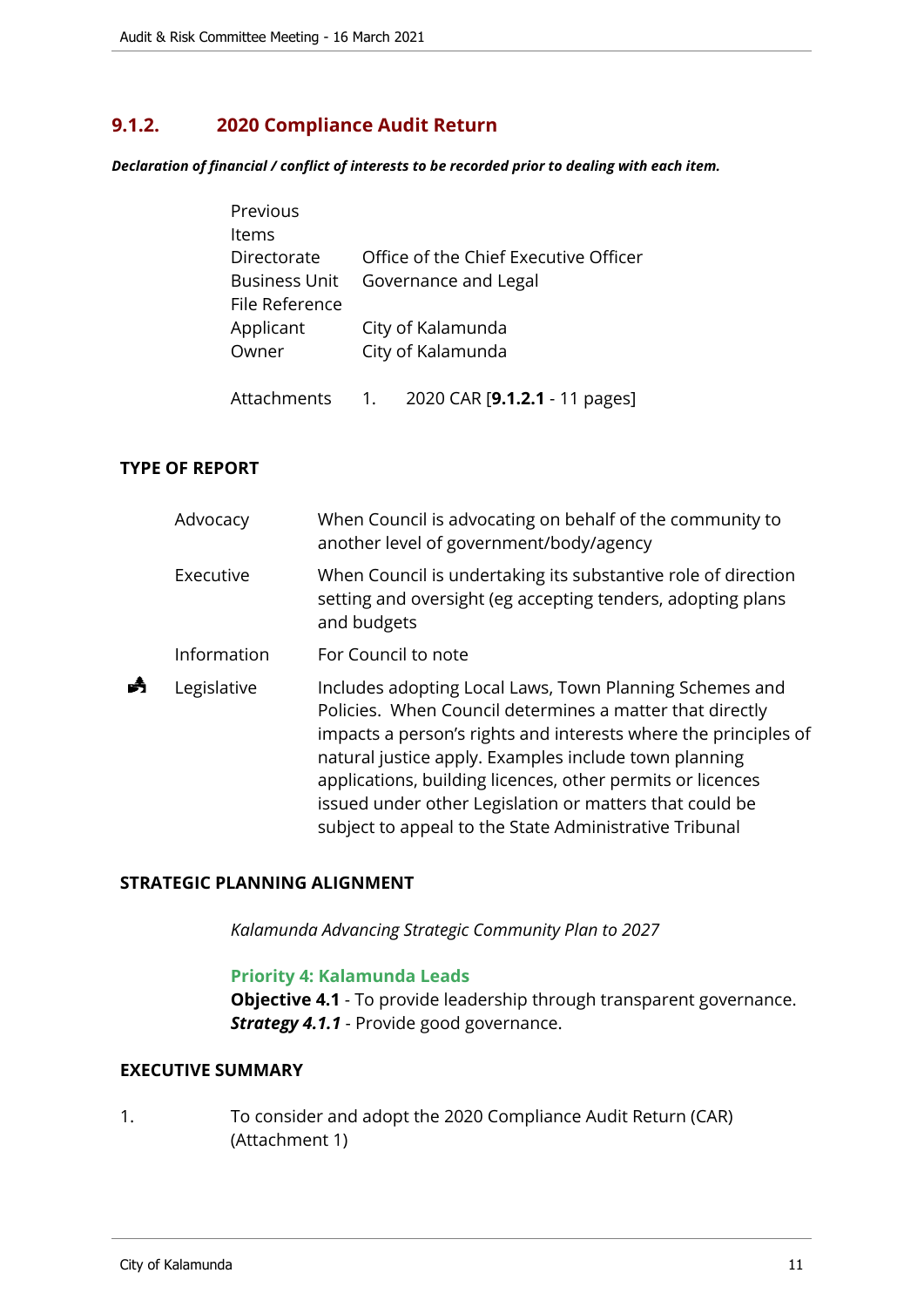- 2. The CAR focuses on areas considered by the Department of Local Government Sport and Cultural Industries (DLGSCI) as key compliance requirements of the *Local Government Act 1995* (the Act).
- 3. It is recommended Council adopt the 2020 CAR.

## **BACKGROUND**

- 4. The CAR in its current format has been an annual requirement for every local government in Western Australia to complete in accordance with section 7.13 (1) (i) of the Act. It is required to be submitted by 31 March each year.
- 5. The CAR is designed to be a tool for local government, allowing it to identify those areas where legislative requirements have not been met and then implement processes to ensure that such instances of noncompliance do not continue.

## **DETAILS AND ANALYSIS**

- 6. The Terms of Reference of the Audit and Risk Committee require the Committee to review and make recommendations to Council on the completed CAR.
- 7. The 2020 CAR covered 10 categories and 92 questions with an additional Optional Questions category which had 10 questions.
- 8. One item of non-compliance was identified with respect to the items examined in the 2020 CAR.
- 9. The issue of non-compliance involved the late submission of the Annual Financial Interest Returns by one staff member. The matter was reported to the DLGSCI, however it is not known at this time whether any action has been taken by the Department.

#### **APPLICABLE LAW**

10. *Local Government Act 1995.*

## **APPLICABLE POLICY**

11. No applicable policy.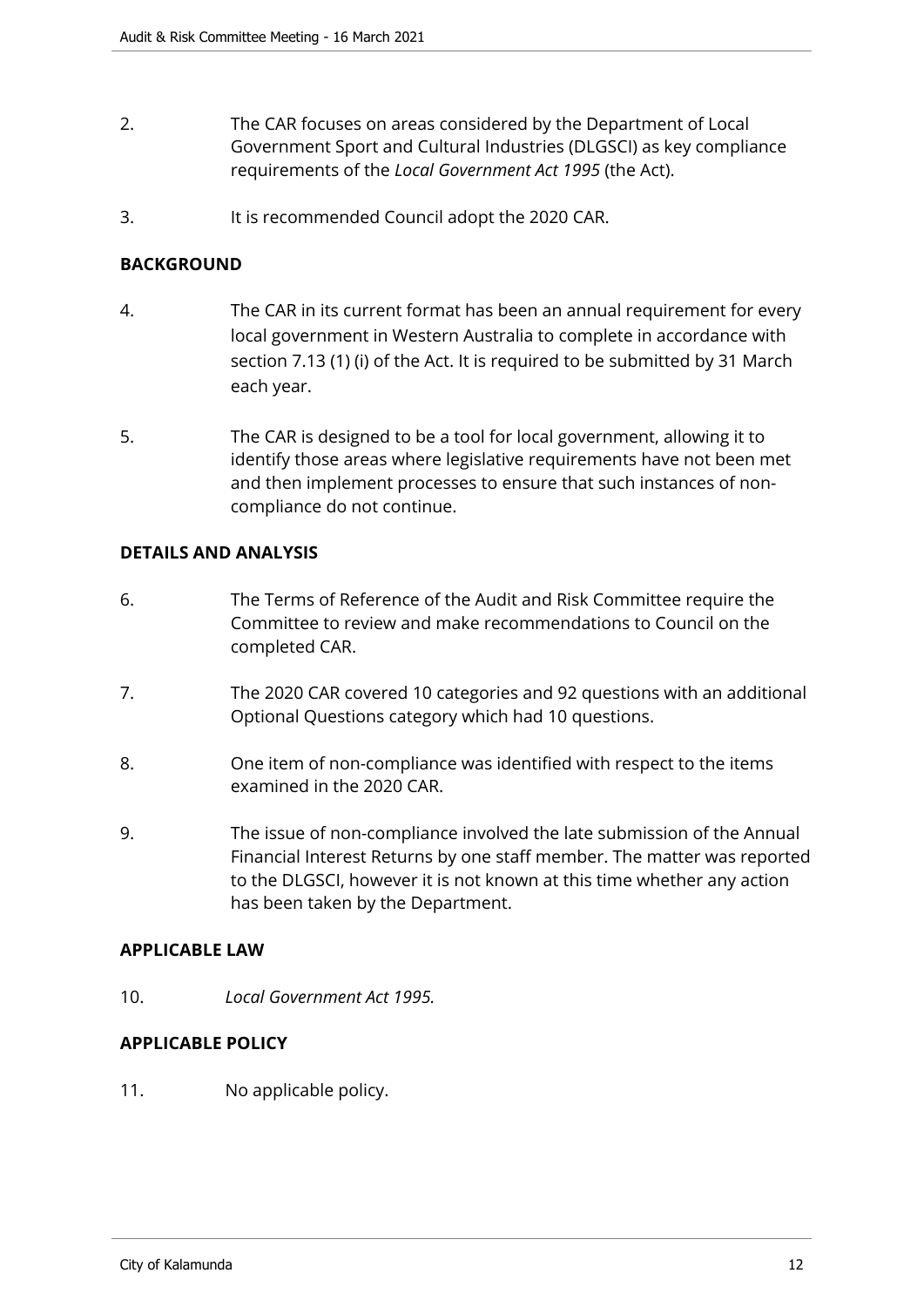#### **STAKEHOLDER ENGAGEMENT**

12. Relevant Business Units provided input into the completion of the CAR, however no community consultation is required.

#### **FINANCIAL CONSIDERATIONS**

13. There are no financial implications arising from the CAR.

#### **SUSTAINABILITY**

#### **Social Implications**

14. Nil.

## **Economic Implications**

15. Nil.

#### **Environmental Implications**

16. Nil.

#### **RISK MANAGEMENT**

| 17. | <b>Risk:</b> Failures within Administration result in detection of non-<br>compliance. |            |               |  |
|-----|----------------------------------------------------------------------------------------|------------|---------------|--|
|     | Consequence                                                                            | Likelihood | <b>Rating</b> |  |
|     | Moderate                                                                               | Possible   | Medium        |  |
|     | <b>Action/Strategy</b>                                                                 |            |               |  |
|     | Ensure improvements are introduced to eliminate non-compliance.                        |            |               |  |

**Risk**: That the Compliance Audit Return is not adopted as required by the legislation.

| Consequence                                                              | Likelihood | <b>Rating</b> |  |
|--------------------------------------------------------------------------|------------|---------------|--|
| Moderate                                                                 | Possible   | Medium        |  |
| <b>Action/Strategy</b>                                                   |            |               |  |
| Sufficient information is provided that satisfies Council the Compliance |            |               |  |
| Audit Return has been completed as required and should be adopted.       |            |               |  |
|                                                                          |            |               |  |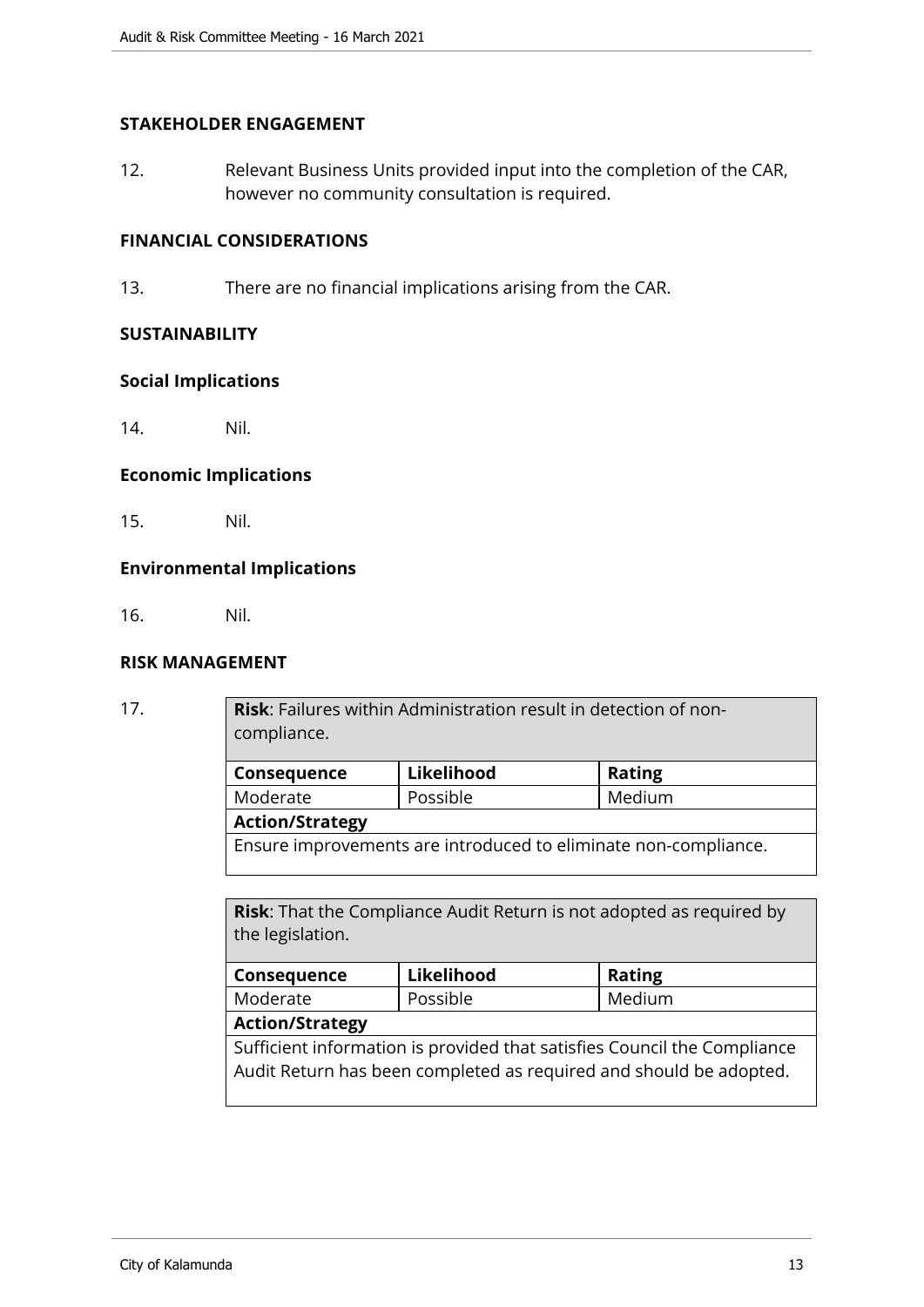## **CONCLUSION**

- 18. Whilst the document presented to Council indicates all responses have been provided by one particular officer, this relates to the online input process for the CAR. Answers to various sections of the CAR have been provided by relevant Business Units.
- 19. Whilst there was one instance of non-compliance identified, the City continues to maintain its high standards of compliance with respect to those areas examined by the CAR.

#### **Voting Requirements: Simple Majority**

#### **RECOMMENDATION**

That Council ADOPT the Compliance Audit Return for the year ending 31 December 2020 (Attachment 1).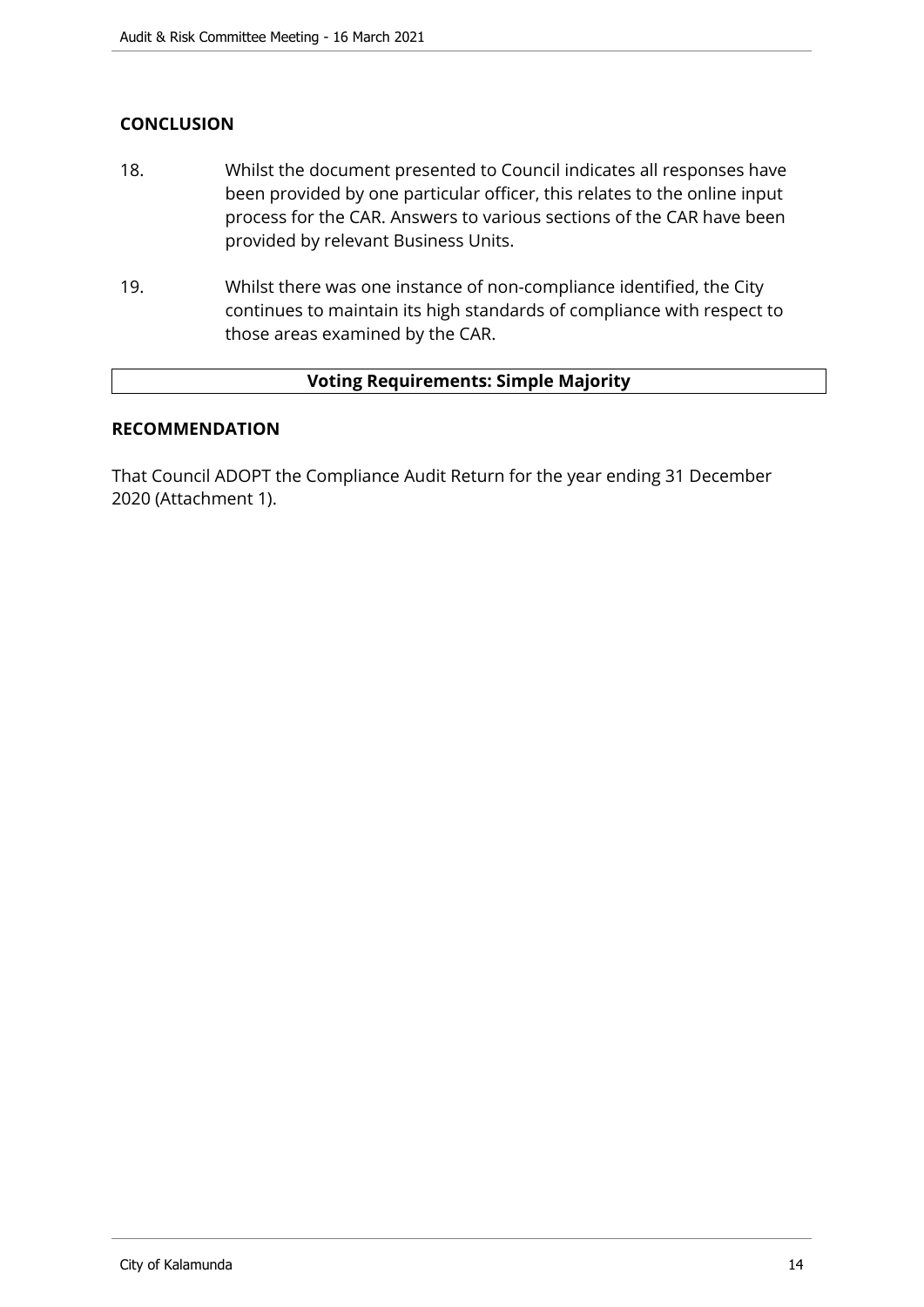## <span id="page-14-0"></span>**9.1.3. Draft Policy Naming of Parks, Reserves, Streets and Infrastructure**

#### *Declaration of financial / conflict of interests to be recorded prior to dealing with each item.*

| <b>Previous</b><br>Items<br>Directorate<br><b>Business Unit</b><br>File Reference<br>Applicant<br>Owner | 163/2020                                                                                                                                                                                                                                                                     |
|---------------------------------------------------------------------------------------------------------|------------------------------------------------------------------------------------------------------------------------------------------------------------------------------------------------------------------------------------------------------------------------------|
| Attachments<br>PORT:                                                                                    | 1574- Geographic-names-policies- V 3- November-<br>1.<br>2020 [ <b>9.1.3.1</b> - 127 pages]<br>Draft Policy Naming of parks, reserves, streets and<br>2.<br>infrastructure [9.1.3.2 - 4 pages]<br>Engagement Report Naming of Locations 2020<br>3.<br>$[9.1.3.3 - 15$ pages] |

## **TYPE OF RE**

| Advocacy    | When Council is advocating on behalf of the community to<br>another level of government/body/agency                                                                                                                                                                                                                                                                                                                                |
|-------------|------------------------------------------------------------------------------------------------------------------------------------------------------------------------------------------------------------------------------------------------------------------------------------------------------------------------------------------------------------------------------------------------------------------------------------|
| Executive   | When Council is undertaking is substantive role of direction<br>setting and oversight (eg accepting tenders, adopting plans<br>and budgets                                                                                                                                                                                                                                                                                         |
| Information | For Council to note                                                                                                                                                                                                                                                                                                                                                                                                                |
| Legislative | Includes adopting Local Laws, Town Planning Schemes and<br>Policies. When Council determines a matter that directly<br>impacts a person's rights and interests where the principles of<br>natural justice apply. Examples include town planning<br>applications, building licences, other permits or licences<br>issued under other Legislation or matters that could be<br>subject to appeal to the State Administrative Tribunal |

#### **STRATEGIC PLANNING ALIGNMENT**

*Kalamunda Advancing Strategic Community Plan to 2027*

## **Priority 1: Kalamunda Cares and Interacts**

**Objective 1.2** - To provide a safe and healthy environment for community to enjoy.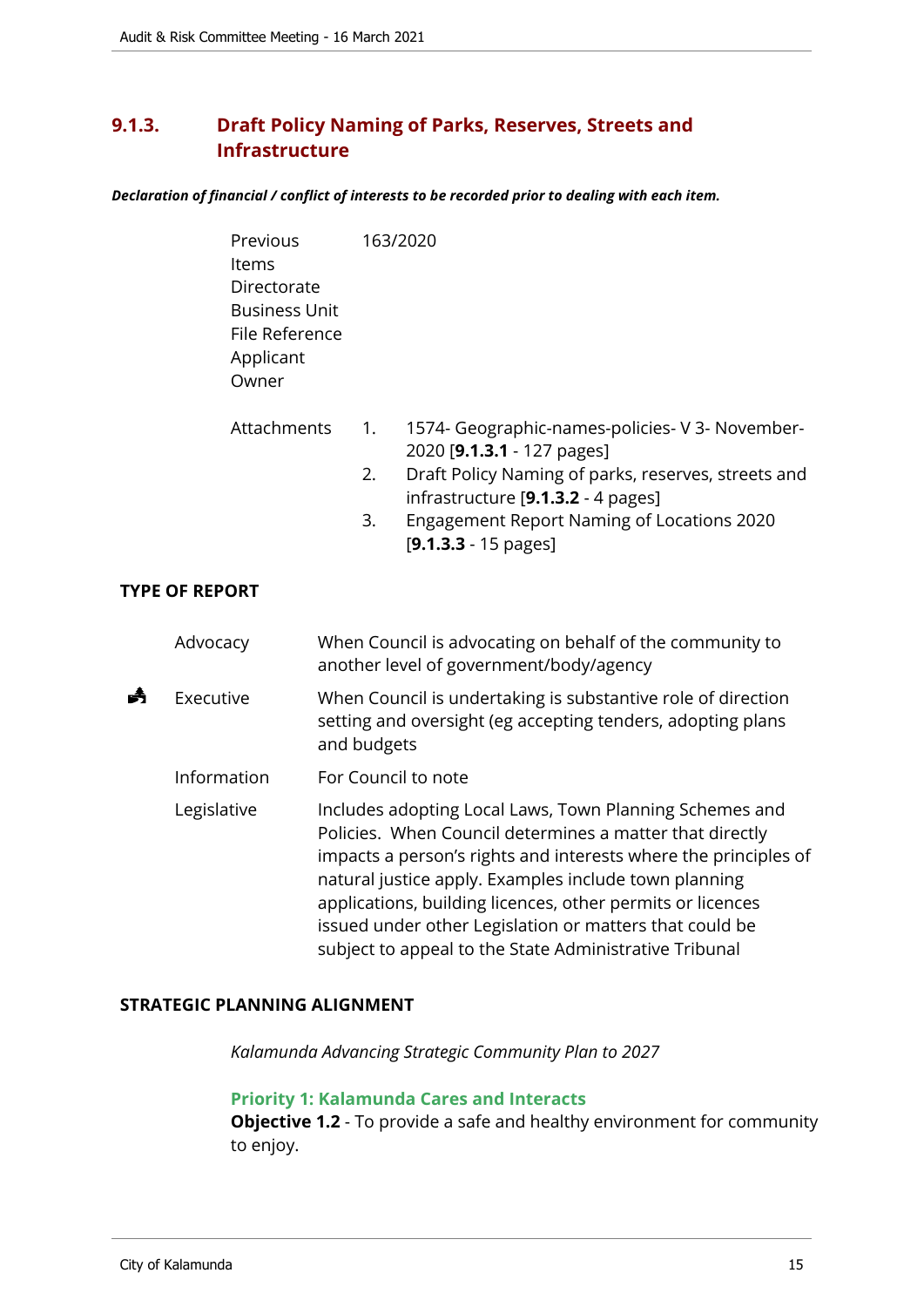**Strategy** - 1.2.3 Provide high quality and accessible recreational and social spaces and facilities.

*Strategy - 1.2.1* Facilitate a safe community environment.

#### **Priority 3: Kalamunda Develops**

**Objective 3.4** - To be recognised as a preferred tourism destination. *Strategy 3.4.1* - Facilitate, support and promote, activities and places to visit.

#### **Priority 4: Kalamunda Leads**

**Objective 4.1** - To provide leadership through transparent governance. *Strategy 4.1.1* - Provide good governance.

#### **Priority 4: Kalamunda Leads**

**Objective 4.2** - To proactively engage and partner for the benefit of community. *Strategy 4.2.1* - Actively engage with the community in innovative ways.

#### **EXECUTIVE SUMMARY**

- 1. The purpose of this report is to consider the draft Policy Naming of parks, reserves, streets and infrastructure.
- 2. The City of Kalamunda (City) undertook consultation on the naming of parks and reserves in 2020.
- 3. The recommendation is to adopt the Policy for the naming of parks, reserves, streets and infrastructure for the purposes of public advertising.

## **BACKGROUND**

4. The Forrestfield Football Club brought a proposal before Council on 11 August 2020 (10.4.6) to rename the John Reid Oval to the Terry Davidson Oval.

The resolution was that Council:

1. DEFER consideration of the request to rename John Reid Oval in Forrestfield and the Forrestfield Football Club advised accordingly. 2. REQUEST a Policy is developed for the naming or renaming of any locations in the City of Kalamunda which is brought to Council for endorsement for the purposes of community consultation.

5. The *Land Administration Act 1997*, provides the Minister for Lands (the Minister) with the authority for officially approving all geographic features and place names in Western Australia.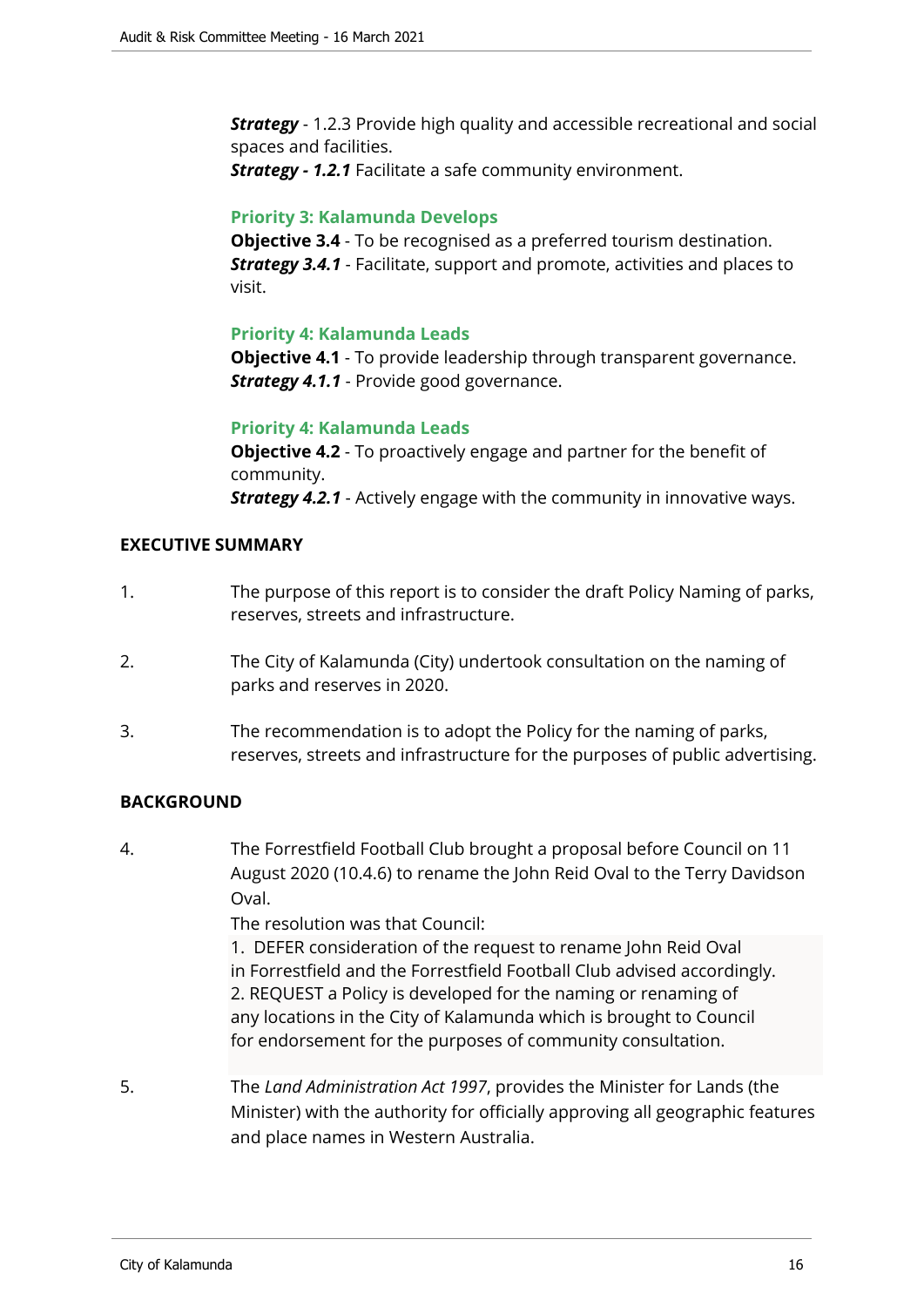- 6. The Geographic Names Committee provides recommendations to the Minister for Lands on naming matters for the state.
- 7. Through delegated authority, Landgate acts on the Minister's behalf to undertake the necessary administrative responsibilities.

## **DETAILS AND ANALYSIS**

- 8. Names are the first point of reference used when referring to a spatial location. They are indispensable when used as public and personal references for location description and identification for example defence, emergency service responders and postal services, addresses, navigation.
- 9. Benefits of recording and preserving geographic names are associated with the past, present and future of a community. They form an integral part of personal identity by defining where people were born, live, have lived and from where their ancestors have come from.
- 10. In order to comply with relevant legislation and to provide an open and transparent naming process, policies and standards are required.
- 11. The purpose of the Policy is to ensure a consistent approach for the City's requirements for the naming of parks, reserves, streets and infrastructure as set out by the Geographic Names Committee Policies and Standards for Geographical Naming in Western Australia. (See Appendix B: Draft Policy Naming of parks, reserves, streets and infrastructure).
- 12. The Criteria for assessment is proposed as follows:
	- 1. The naming of a park, reserve, street, field and infrastructure shall be determined by Council.
	- 2. A list of all names and their origins will be kept within a Geographic Names Register.
	- 3. Priority will be given to the naming of parks and reserves after an adjacent street or feature to maximise the identification of that park or reserve with an area.
	- 4. Components of recreational reserves (e.g. pavilions, ovals, gardens etc.) may:
		- a) be named in honour of community members who have contributed towards the establishment of the facility or towards the community in general. Such proposals may include forename/surname combinations; or
		- b) have commercial short-term names for the purposes of event promotion or sponsorship.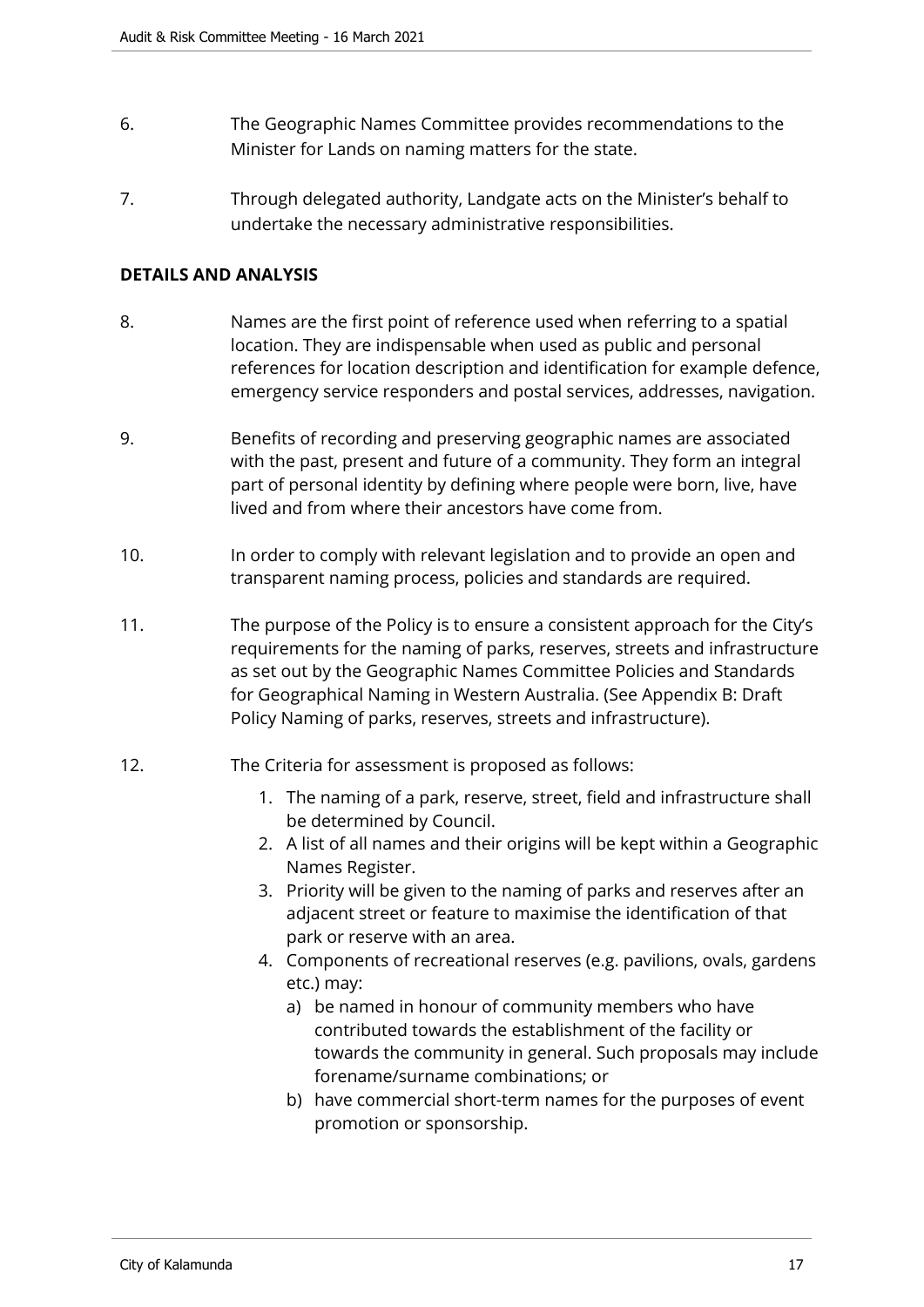- 5. All requests for the naming of a park, street, reserve, field or infrastructure must be identified within one of the following categories:
	- a) A figure of local historical note;
	- b) Geographic feature(s); or
	- c) Other acceptable theme(s).
- 6. Requests for the naming of a park, street, reserve, field or infrastructure after a person must be made in writing and contain the following details of the person intended to be recognised:
	- a) Name;
	- b) Date of birth and year of death, if applicable;
	- c) (If applicable) Detailed information and supporting documentation (e.g. letters, newspaper articles, oral histories, photographs etc.) to demonstrate the person's significant contribution(s)/relevance to the local community: A significant contribution could include:
		- i. Two or more terms of office on a local government council.
		- ii. Twenty (20) or more years association with a local sporting or community group, such as Scouts, Apex, Rotary, School P & C etc.
		- iii. Action by an individual to protect, restore, enhance, or maintain an area that produces substantial long-term improvements for the community for the community or area.
		- iv. Evidence of works undertaken being of a pioneering nature for the benefit of the community;
	- d) (If applicable) Evidence of all efforts to gain consent from family members of the person who is being recognised in the name; and
	- e) (if applicable) supporting commentary when Noongar name is proposed.
- 7. Names chosen for City parks, reserves, fields and infrastructure are expected to be permanent, and re-naming is discouraged. Renaming will only be considered in exceptional circumstances and where significant community support has been demonstrated.
- 8. Nothing in this policy prevents Council from approving short term names for the purposes of event promotion or sponsorship.
- 9. The Council shall in determining the application, to name a City facility, Street, Park, Reserve, Building or significant infrastructure: (a) Give due consideration to any submissions received; (b) Receive a confidential report from the Chief Executive Officer

detailing all requests to apply a name; and (c) approve of any application only by an Absolute Majority Decision.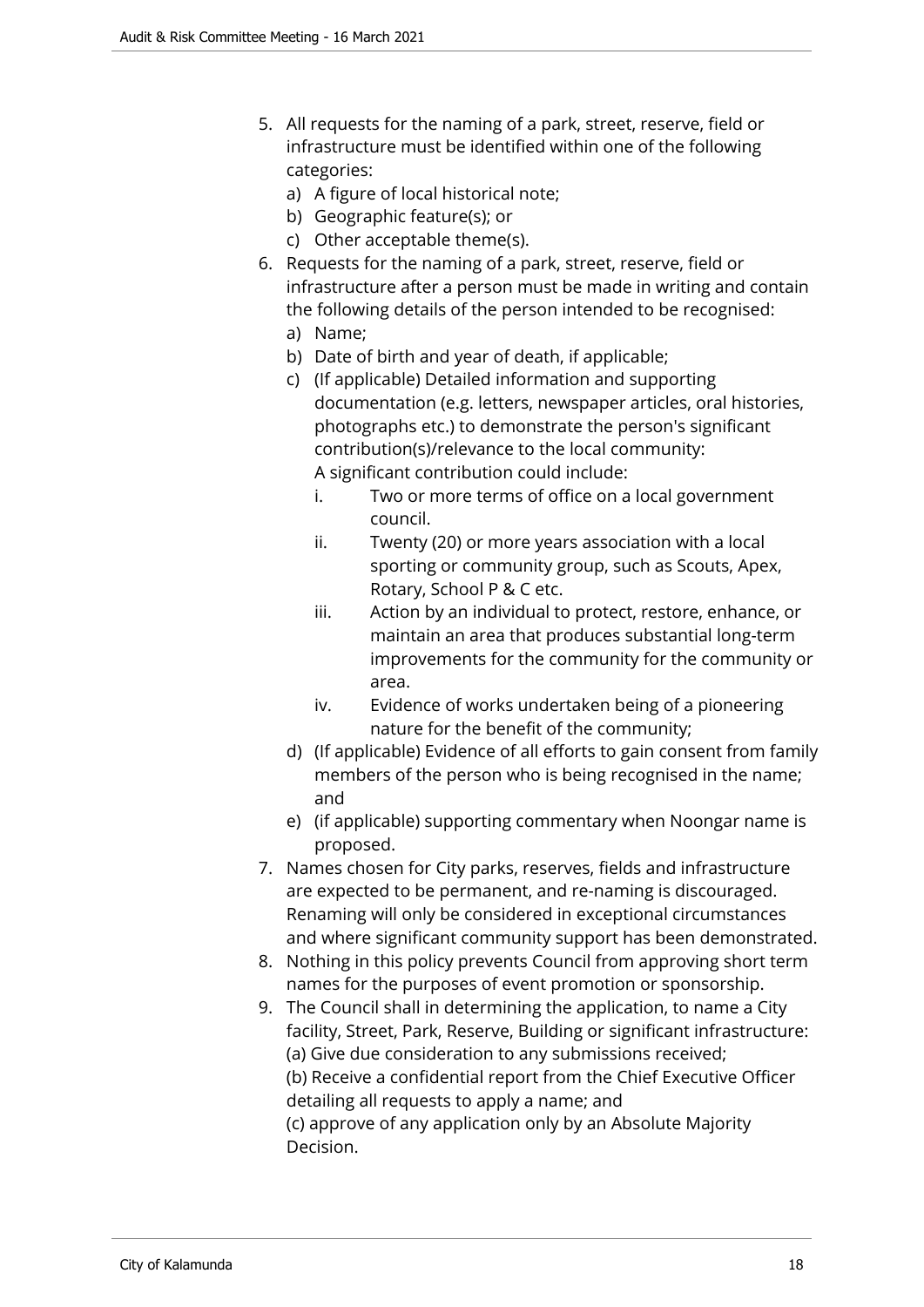13. All applications for naming reserves, parks, fields or buildings must be made in writing and assessed by the City regardless of which facility or who initiated the request.

All applications shall be confidential and considered by the Council

After consideration by Council of the application, approval is to be sought from the local community, facility users and the person being honoured or their family prior to forwarding the proposal to the Geographic Names Committee.

- 14. Requests to name the following shall be forwarded to the Geographic Names Committee, for approval if the name is:
	- a) A feature name for a reserve or park
	- b) A building on an unnamed reserve.

Requests to name the following shall be submitted to the Geographic Names Committee, for information only:

- a) Buildings on a named reserve.
- b) General buildings in the community

All proposals forwarded to the Geographic Names Committee shall include the following:

- a) A covering letter outlining Councils approval.
- b) An outline of the person being honoured and justification statement.
- c) The proposed name and the location of the facility being named, including a map
- 15. Once a proposed name is approved by Council, the local community and the Geographic Names Committee a plaque and/or sign should be prepared.
- 16. For naming of **reserves and parks** the following shall apply:
	- a) A plaque with appropriate wording shall be supplied and securely fixed adjacent to the reserve sign
	- b) A standard reserve sign shall be supplied and installed with the name of the person being honoured and the locality name in order to identify the facility's geographical location.
- 17. For naming of buildings the following shall apply:
	- a) A plaque with appropriate wording shall be supplied and securely fixed to the building with a sign naming the building.
	- b) At a strategic location within the building, a framed picture shall be provided, containing the testimonial details and photograph of the person after whom the building has been named.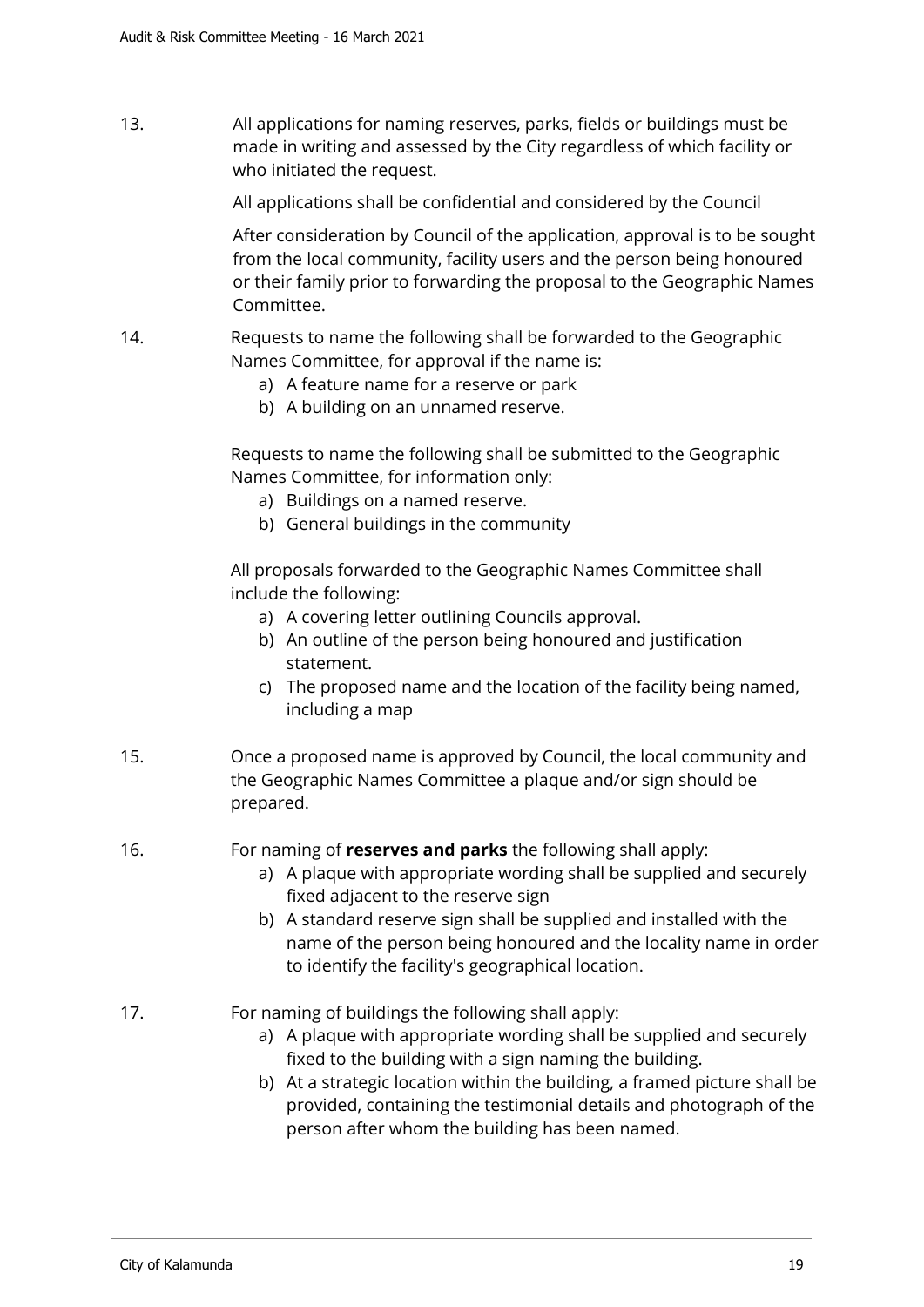18. The naming of Streets shall be in accordance with the Geographic Names Committee Policies and Standards for Geographical Naming in Western Australia.

## **APPLICABLE LAW**

- 19. *Local Government Act 1995*
- 20. *Land Administration Act 1997*

#### **APPLICABLE POLICY**

21. Service 5: Communication and Engagement

#### **STAKEHOLDER ENGAGEMENT**

- 22. A community survey was open from 8 October 2020 13 November 2020.
- 23. During the campaign the City's engage portal had 138 visits for this project, with 78 Informed Visitors, 112 Aware Visitors and 29 responses received from the Community. (Please see appendix C for a Copy of the Community Engagement Report.
- 24. When asked, "What, or who, should the City recognise when naming parks, reserves, streets and infrastructure? (Number your preferred options, with one (1) being your most preferred option)" community response was as follows:

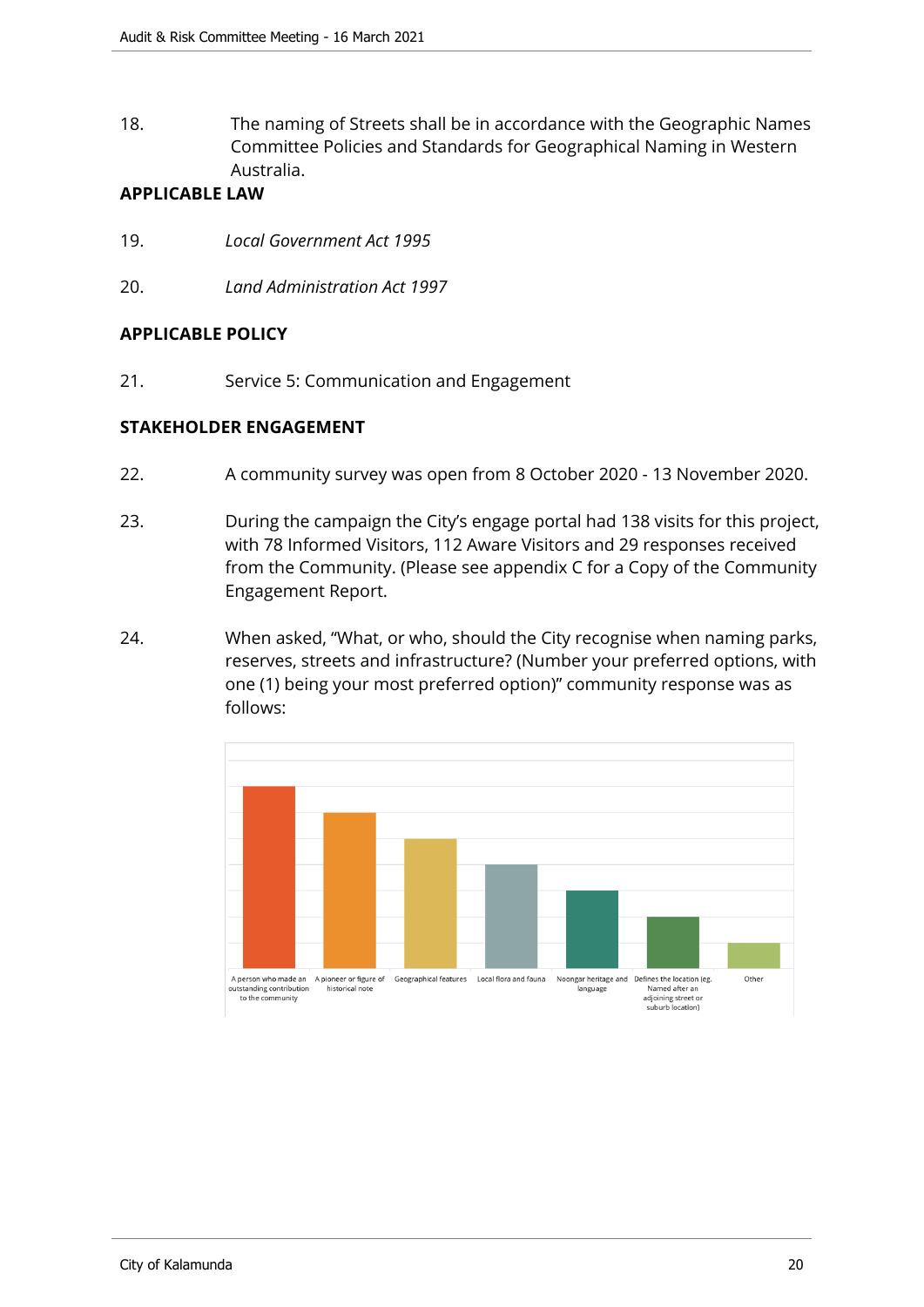25. When asked, "Should changing an existing name of a City park, reserve, field or infrastructure be permitted?" 18 respondents said yes and 8 said No.



26. In the Policies and Standards for Geographical Naming in Western Australia Version 03:2017, "Any change to an existing approved name is discouraged.

> As all official names are meant to be enduring, any proposals to change the name of a feature, administrative boundary or road must include evidence of a compelling reason for such a change, for example the proposal is deemed to be in the public interest for safety reasons.

The changing of a name merely to correct or re-establish historical usage shall not be considered in itself a reason to change a name.

Evidence of community consultation and feedback from all relevant agencies and jurisdictions must be included with the submission.

All such requests will be required to be presented to Landgate for consideration. If Landgate determines that the name change is unnecessary or non-essential, yet there is enough community support for the change and it is compliant with the relevant naming policies and standards, it may be approved but it shall incur a service charge."

27. When those surveyed were asked, "Should a plaque be installed at the location to explain the origins of the name whenever practical?: Responses indicated 21 people supported this and 3 did not.



28. When respondents were asked, "Do you think the community should have the opportunity to vote, or provide input, on names of parks, reserves, fields or infrastructure? 16 people said yes, nine respondents said sometimes and one said no.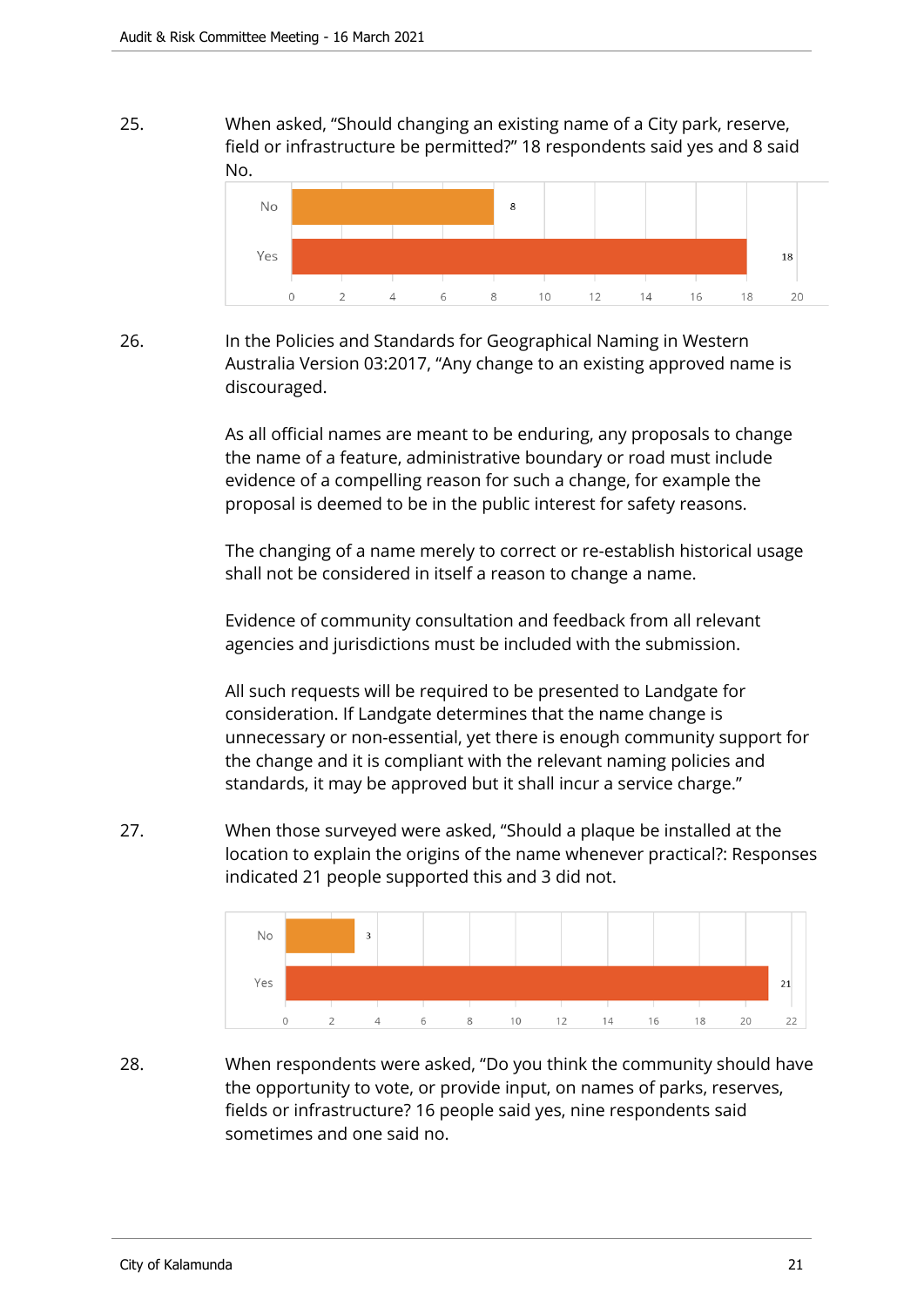

29. When asked, "Do you support the dual naming of parks, reserves, fields or infrastructure?," 15 respondents indicated they did and 11 did not.



30. Suburb analysis of respondents is as follows: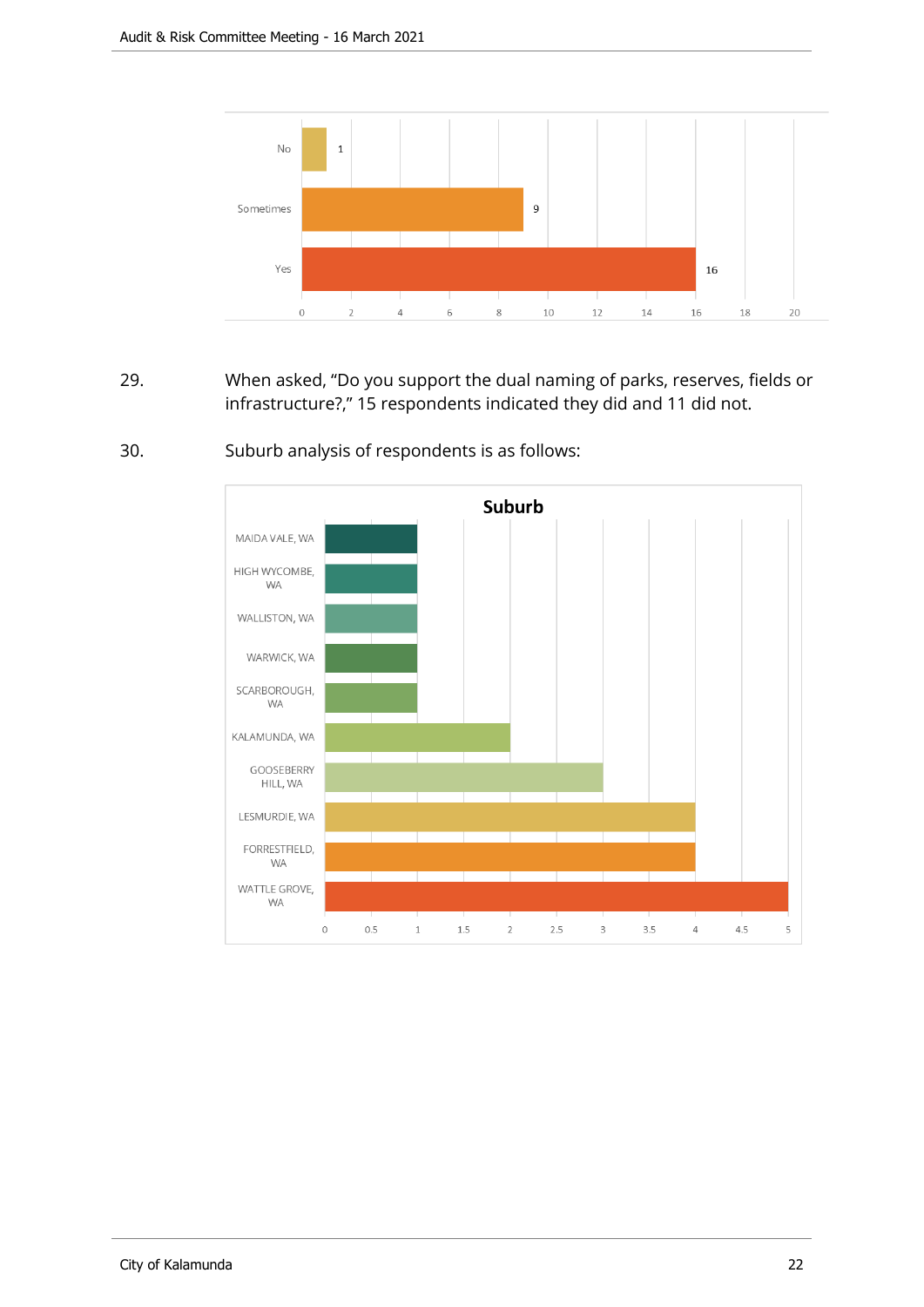31. The age of respondents was:



## **FINANCIAL CONSIDERATIONS**

32. Cost of plaques or signage need to be factored into operating costs, with signage assets having a 7 – 10 year life span. This is proposed as a part of any new building or development, and for existing to be a part of the Buildings maintenance.

#### **SUSTAINABILITY**

#### **Social Implications**

33. There is a strong social value in the naming of parks, reserves, streets and infrastructure.

#### **Economic Implications**

## 34. N/A **Environmental Implications**

35. N/A

## **RISK MANAGEMENT**

| 36. |                                                                                                                                                                                                                                                | <b>Risk:</b> The City of Kalamunda continues to not have a Policy for the<br>Naming of parks, reserves, streets and infrastructure. |               |  |
|-----|------------------------------------------------------------------------------------------------------------------------------------------------------------------------------------------------------------------------------------------------|-------------------------------------------------------------------------------------------------------------------------------------|---------------|--|
|     | Consequence                                                                                                                                                                                                                                    | Likelihood                                                                                                                          | <b>Rating</b> |  |
|     | Moderate                                                                                                                                                                                                                                       | Possible                                                                                                                            | Medium        |  |
|     | <b>Action/Strategy</b>                                                                                                                                                                                                                         |                                                                                                                                     |               |  |
|     | A policy has been drafted. Where there is no local policy the City will<br>utilize the Policies and Standards for Geographical Naming in Western<br>Australia to make recommendations to Council in regards to any<br>applications for naming. |                                                                                                                                     |               |  |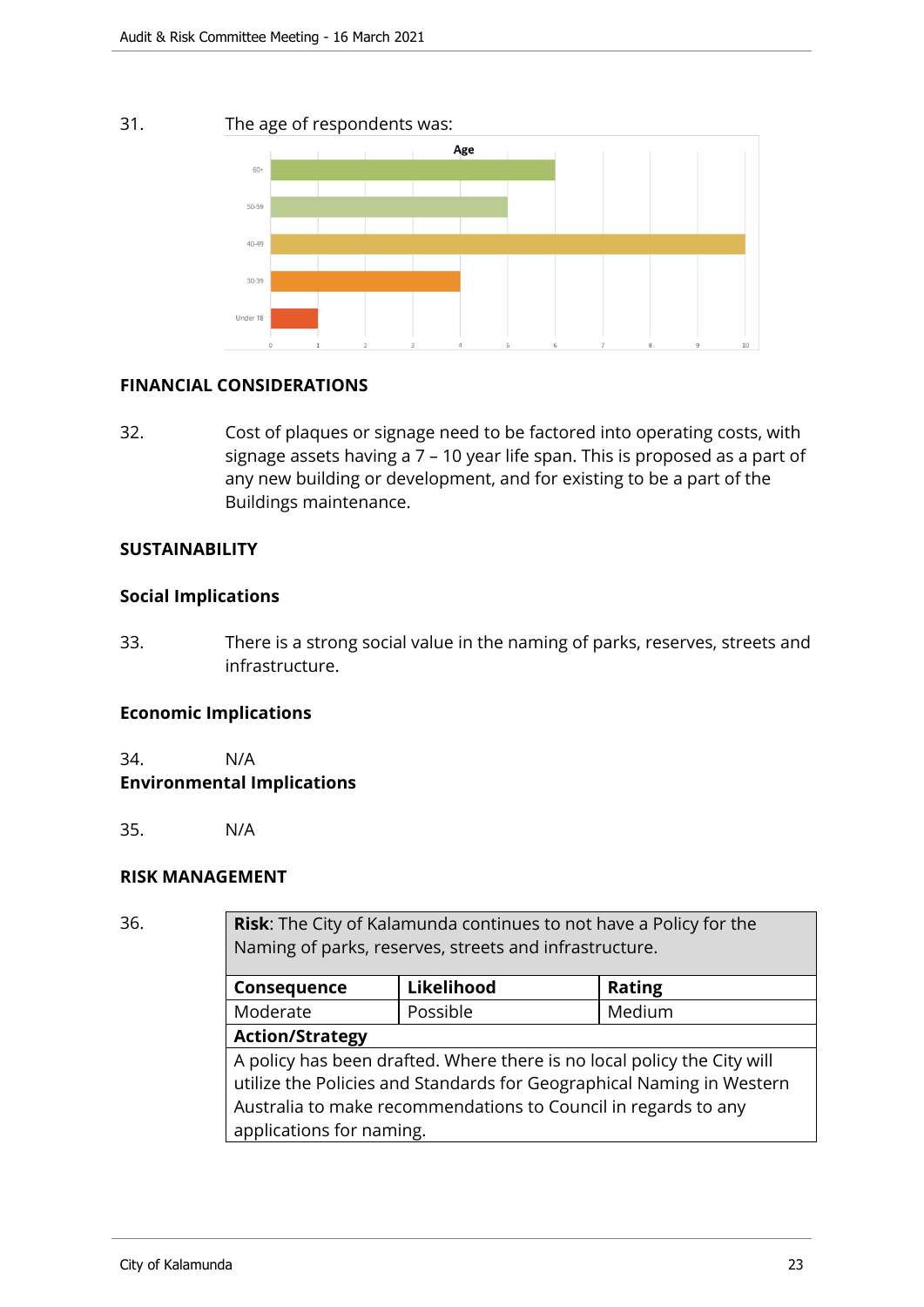## **CONCLUSION**

- 37. The City supports the implementation of a policy to guide requests, processes, and recommendations in regard to the naming of parks, reserves, streets and infrastructure.
- 38. Officers have developed the policy to complement the work of the State Governments Policies and Standards for Geographical Naming in Western Australia.
- 39. The City has a number of unnamed reserves and the need to name new Parks, Reserves, Streets and Infrastructure, which will benefit from the formation of a policy.

#### **Voting Requirements: Simple Majority**

#### **RECOMMENDATION**

That Council:

- 1. ADOPT Governance Policy: Naming of parks, reserves, streets and infrastructure for the purposes of public advertising for a period of not less than 28 days.
- 2. NOTE the requirements of the Policies and Standards for Geographical Naming in Western Australia.
- 3. RQUEST the Chief Executive officer write to the Forrestfield Football Club and advise of the adoption of the Policy: Naming of Parks, Reserves, Streets and Infrastructure for public advertising.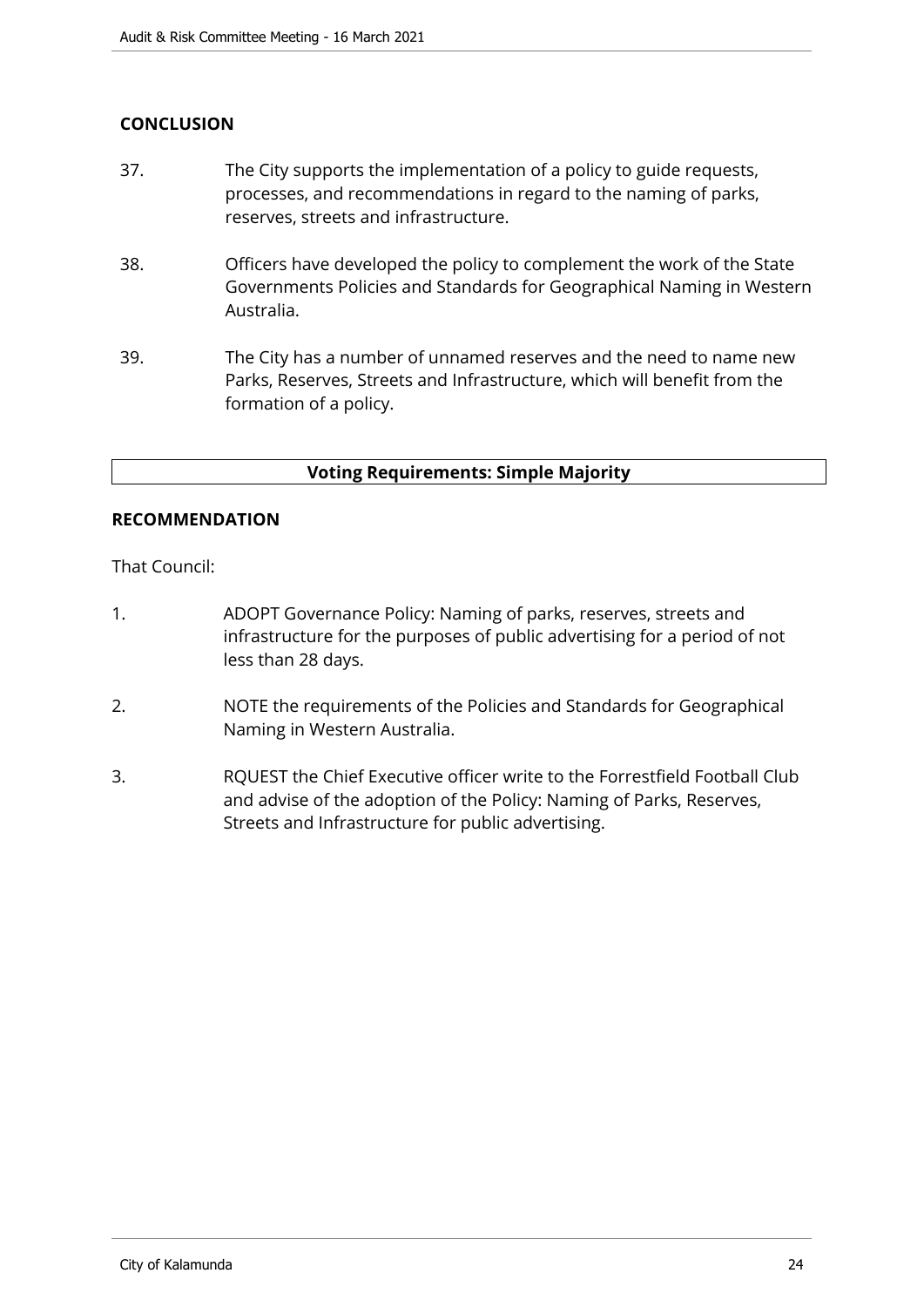## <span id="page-24-0"></span>**9.1.4. Code of Conduct - Council Members, Committee Members and Candidates**

*Declaration of financial / conflict of interests to be recorded prior to dealing with each item.*

|   | Previous<br>Items                                                           | OCM 240/2020                                                                                                                                                                                                                                    |
|---|-----------------------------------------------------------------------------|-------------------------------------------------------------------------------------------------------------------------------------------------------------------------------------------------------------------------------------------------|
|   | Directorate<br><b>Business Unit</b><br>File Reference<br>Applicant<br>Owner | Office of the CEO<br>Governance                                                                                                                                                                                                                 |
|   | Attachments                                                                 | City of Kalamunda Code of Conduct Feb 21 [9.1.4.1 -<br>1.<br>10 pages]<br>Code of Conduct Regulations Expalnatory Notes<br>2.                                                                                                                   |
|   |                                                                             | $[9.1.4.2 - 6$ pages]<br>Code of Conduct Complaint Form [9.1.4.3 - 2 pages]<br>3.                                                                                                                                                               |
|   | <b>TYPE OF REPORT</b>                                                       |                                                                                                                                                                                                                                                 |
|   | Advocacy                                                                    | When Council is advocating on behalf of the community to<br>another level of government/body/agency                                                                                                                                             |
| √ | Executive                                                                   | When Council is undertaking its substantive role of direction<br>setting and oversight (eg accepting tenders, adopting plans<br>and budgets                                                                                                     |
|   | Information                                                                 | For Council to note                                                                                                                                                                                                                             |
|   | Legislative                                                                 | Includes adopting Local Laws, Town Planning Schemes and<br>Policies. When Council determines a matter that directly<br>impacts a person's rights and interests where the principles of<br>natural justice apply. Examples include town planning |

applications, building licences, other permits or licences issued under other Legislation or matters that could be subject to appeal to the State Administrative Tribunal

#### **STRATEGIC PLANNING ALIGNMENT**

*Kalamunda Advancing Strategic Community Plan to 2027*

#### **Priority 4: Kalamunda Leads**

**Objective 4.1** - To provide leadership through transparent governance. *Strategy 4.1.1* - Provide good governance.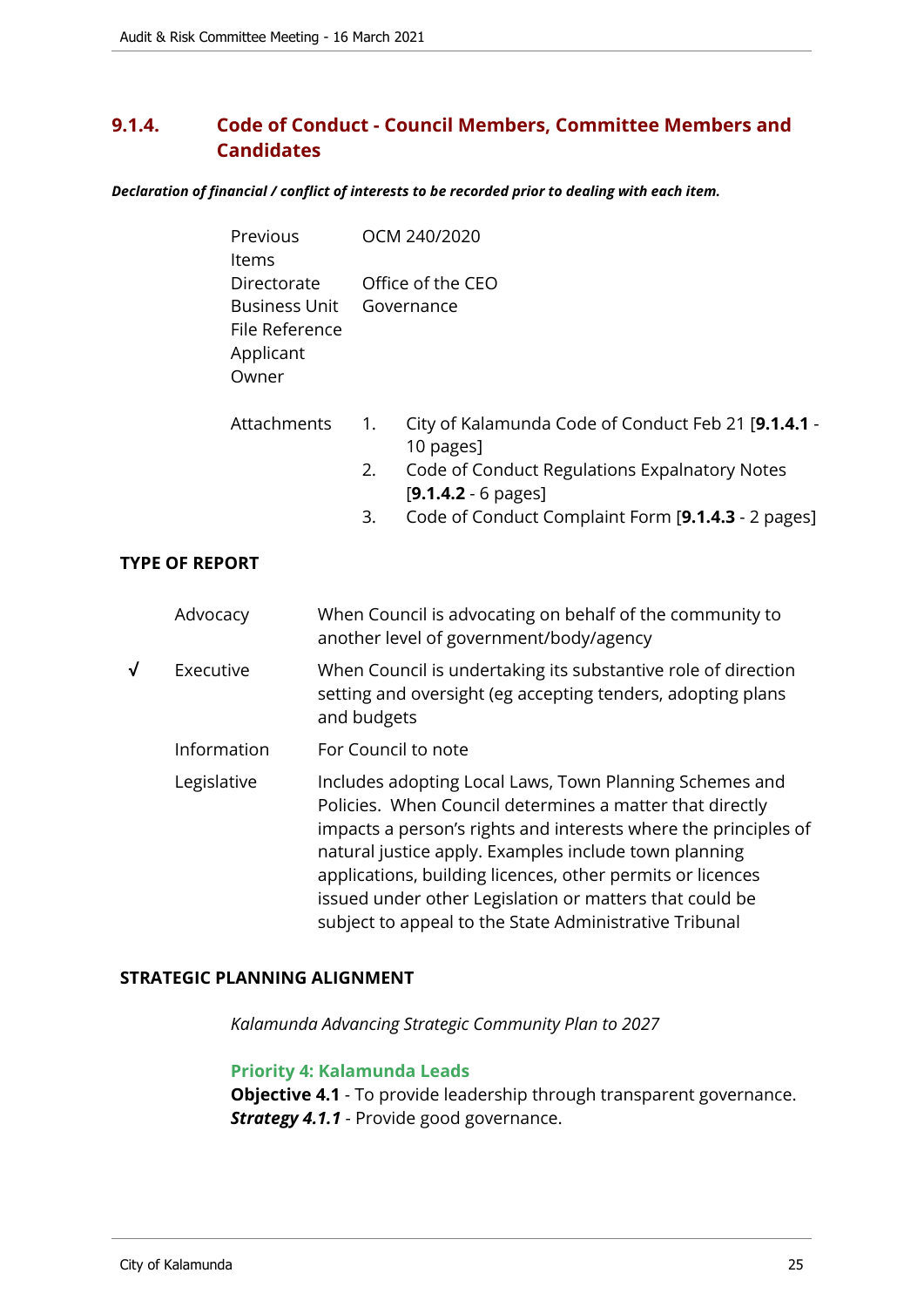## **EXECUTIVE SUMMARY**

- 1. The purpose of this report is for Council to consider the adoption of a new Code of Conduct.
- 2. Adoption of a new Code of Conduct is required following the gazettal of the *Local Government (Model Code of Conduct) Regulations 2021,* on 2 February 2021.
- 3. It is recommended that Council withdraw the previous Code of Conduct and adopt the new Code of Conduct – Council Members, Committee Members and Candidates.

## **BACKGROUND**

- 4. The *Local Government (Model Code of Conduct) Regulations 2021* were gazetted on 2 February 2021 and took effect on 3 February 2021. This change immediately introduced a Model Code of Conduct that applies to every local government in Western Australia.
- 5. These regulations bring into effect sections 48 to 51 of the *Local Government Legislation Amendment Act 2019.* A detailed summary of these regulations is contained in Attachment 2 Model Code of Conduct – Explanatory Notes.
- 6. Public comment was recently sought by the Department of Local Government, Sport and Cultural Industries (the Department) about this regulation, the City provided comment in late 2020. At the 24 November 2020 OCM, Council resolved the following (in part): "*That Council:*

*ENDORSE the following comments being submitted to the Department of Local Government, Sport and Cultural Industries:*

- (a) The City of Kalamunda objects to
	- i. the proposed Local Government (Model Code of Conduct) Regulations and Model Code of Conduct.
	- ii. the cost and responsibility shifting that would be introduced through the proposed Local Government (Model Code of Conduct) Regulations and Model Code of Conduct.
	- iii. the removal of an independent, objective body from the consideration, investigation and judgement of allegations and breaches of the proposed Model Code of Conduct.
	- iv. to the inclusion of candidates for election in a Code of Conduct that applies to current elected members and committee members.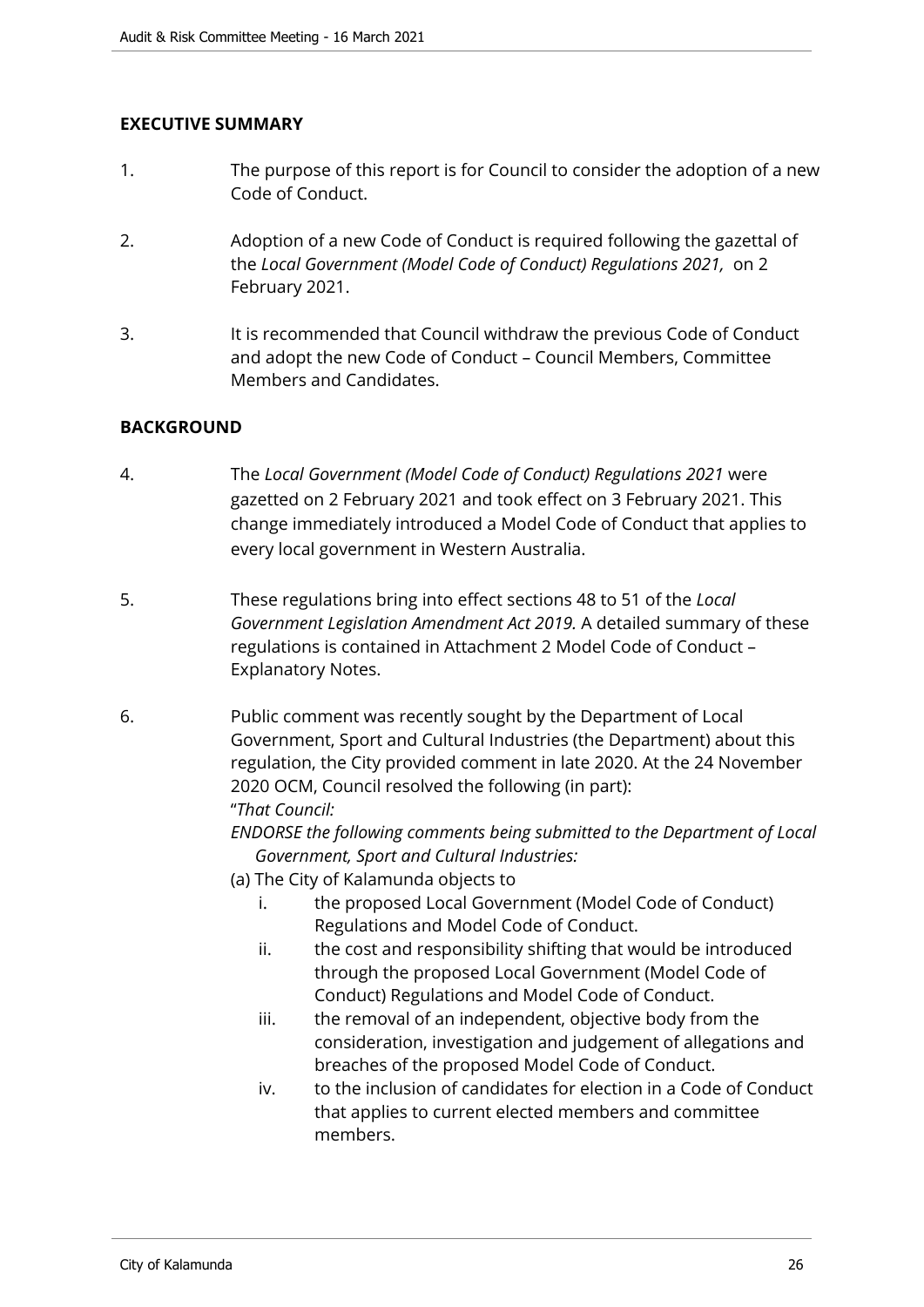(b) The City of Kalamunda would support a Model Code of Conduct that provides some guidance and standardisation for local government but that does not include the provisions objected to in point (a).

#### **DETAILS AND ANALYSIS**

7. Each local government was previously required to develop their own code of conduct and manage behaviour in accordance with that code. The CEO undertook the role of Complaints Officer, registering all complaints, maintaining records, assessing the validity of the complaint, seeking additional evidence or information if required and liaising with the Mayor in accordance with the City's Code of Conduct.

> The new regulations replace these individual codes by introducing a model code that applies to all Council Members, Committee Members and Candidates.

- 8. It also provides for a high-level process to deal with complaints to ensure a more consistent approach between local governments and across the sector. The intent of the model code is to address behaviour through education rather than sanctions.
- 9. Local governments are required to prepare and adopt the model code within three months of these regulations coming into effect (by 3 May 2021). In adopting the model code, local governments can include additional behaviours under Division 3 provided these are consistent with the model code.
- 10. Local governments may not amend Division 2 (Principles) or Division 4 (Rules of Conduct). Additional behaviour requirements can be included in Division 3 (Behaviours) if deemed appropriate by the local government. Any additions must be consistent with the model code of conduct, section 5.104(3) of the *Local Government Act 1995.*
- 11. In preparing the model code for adoption, local governments are encouraged to review their existing code and consider incorporating any additional behaviour requirements that are not represented in the model code. This may include specific dress standards or the appropriate use of technology.
- 12. In preparation for this report, the City's current Code of Conduct was analysed and there were no additional prohibited behaviours identified that could be included in the Model Code of Conduct. As a result, it is recommended that the Model Code of Conduct is adopted as written.

.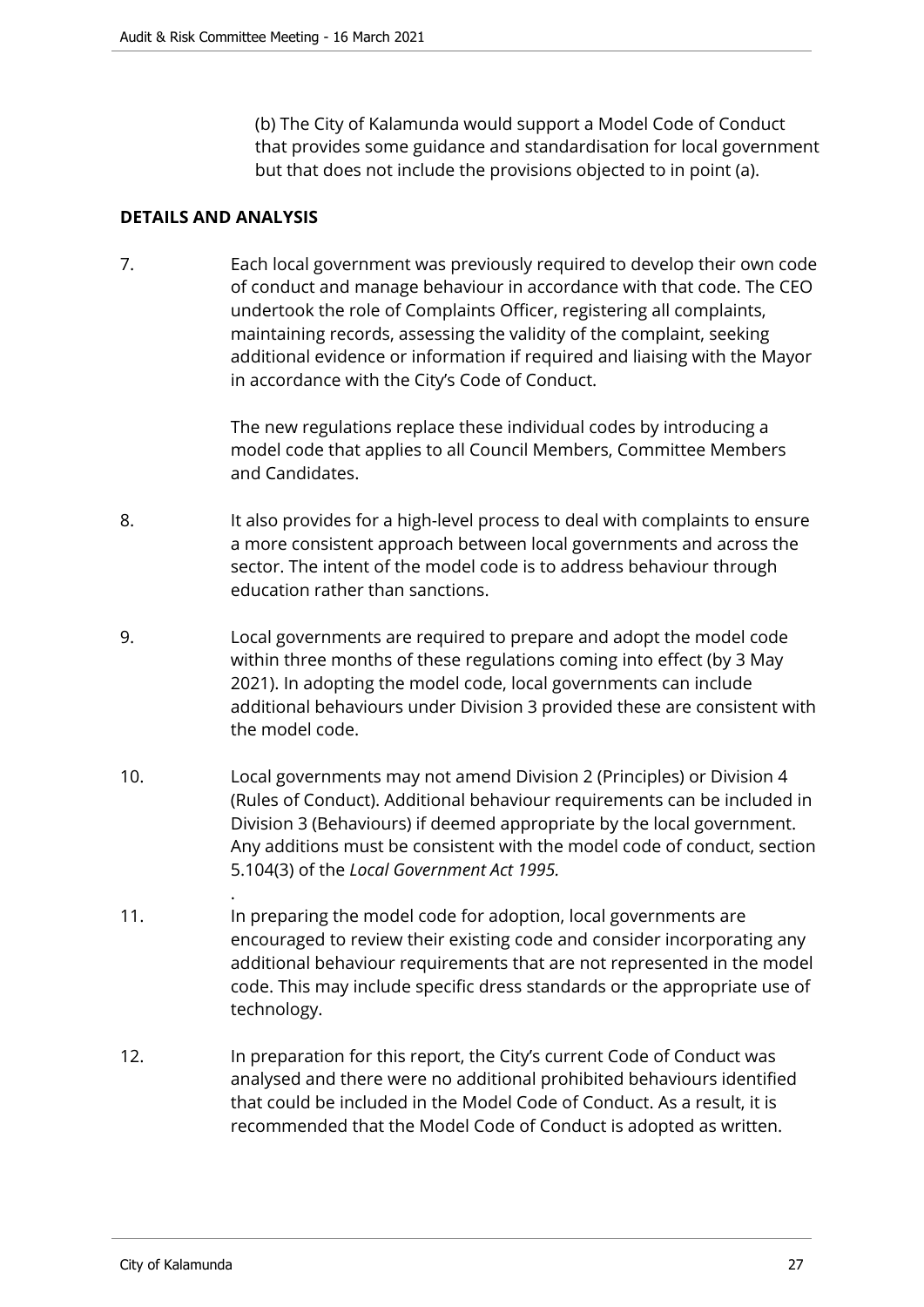- 13. The purpose of the model code is to guide decisions, actions and behaviours. It also recognises that there is a need for a separate code for Council Members, Committee Members and Candidates (as opposed to an employee Code of Conduct) to clearly reflect community expectations of behaviour and ensure consistency between local governments.
- 14. The Model Code Regulations provide for:
	- (a) Division 2, General Principals to guide behaviour;
	- (b) Division 3, Behaviours managed internally by local governments and
	- (c) Division 4, Rules of Conduct breaches which are considered by the Standards Panel.
- 15. A new Code of Conduct for Council Members, Committee Members and Candidates for Local Government Elections containing the new Model Code of Conduct has been included as Attachment 1 for Council adoption.

## 16. **Complaints About Behaviour**

The *Local Government (Model Code of Conduct) Regulations 2021* state that: *'11. Complaint about alleged breach* 

*(1) A person may make a complaint, in accordance with subclause (2), alleging a breach of a* 

*requirement set out in this Division.* 

*(2) A complaint must be made –* 

*(a) In writing in the form approved by the local government; and* 

*(b) To a person authorised under subclause (3); and* 

*(c) Within 1 month after the occurrence of the alleged breach.* 

*(3) The local government must, in writing, authorise 1 or more persons to receive complaints and withdrawals of complaints.*

- 17. This Regulation means complaints of alleged breaches and behavioural requirements are required to be dealt with by the local government including investigating any complaints, determining validity of a complaint and at times determining any appropriate actions if the complaint is upheld.
- 18. As outlined in the background to this report, the City provided comment to the Department in 2020, recommending that the City should not be responsible for investigating complaints about its own Councillors.

Elaborating on this feedback, the primary reason provided was the conflict of interest that would arise between the Chief Executive Officer (CEO) and any Councillor who was the focus of a complaint. Unfortunately, this feedback was not implemented in the final Regulation.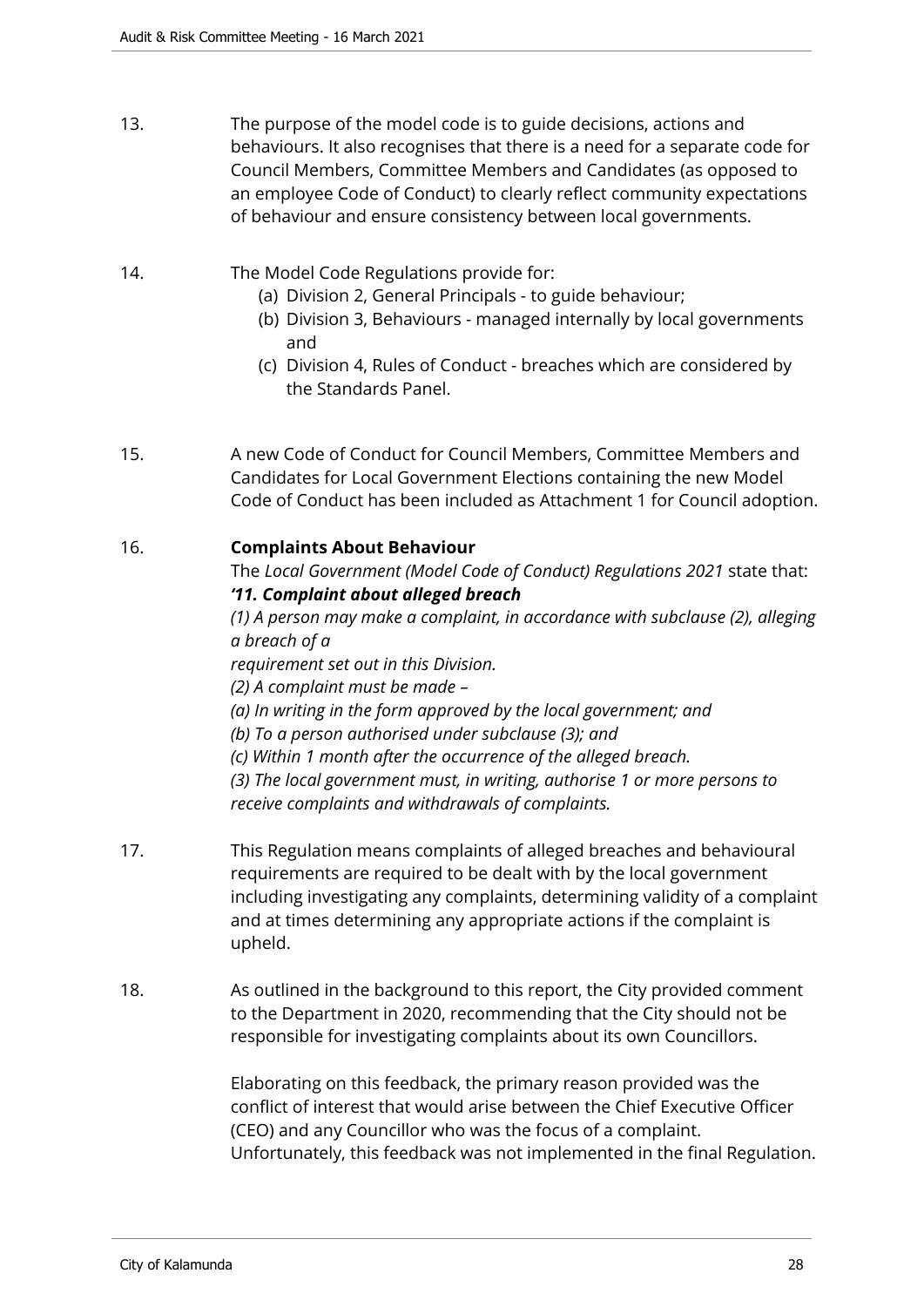- 19. It is recommended that complaint officers are appointed to reduce the likelihood of conflicts of interest and to maximise objectivity and fairness. It is recommended that complaints officers are appointed as follows:
	- a) Complaints against Councillors, Committee Members and Councillor Candidates that become Councillors, excluding complaints made by the Mayor – The Mayor to be appointed complaints officer.
	- b) Complaints made by the Mayor against Councillors, Committee Members and Councillor Candidates that become Councillors - The Deputy Mayor to be appointed complaints officer.
	- c) Complaints about the Mayor, excluding complaints made by the Deputy Mayor – The Deputy Mayor to be appointed complaints officer.
	- d) Complaints about the Deputy Mayor, made by the Mayor; or complaints about the Mayor, made by the Deputy Mayor – A Committee made up of remaining Councillors, be appointed as the complaint's officers.
- 20. It is proposed that the complaints officer be authorised to refer any complaints for investigation to an independent person who is appropriately experienced in assessing and investigating these types of complaints. This process will require administrative support by the CEO.
- 21. It is recommended that a Council policy be developed specifically dealing with the investigation of complaints for behavioural breaches. This future policy could provide guidance as to how an investigation would take place and how any decisions relating to the outcome of an investigation may be made. It is anticipated that having such a policy would provide fairness and transparency to the investigation process. A draft policy for this purpose will be presented to a future Audit &Risk Committee Meeting.
- 22. Council is also required to adopt a complaints form. The Department of Local Government, Sport and Cultural Industries have provided a model complaints form, provided as Attachment 3 to this report.

## **APPLICABLE LAW**

23. *Local Government Act 1995 Local Government (Model Code of Conduct) Regulations 2021*

## **APPLICABLE POLICY**

24. N/A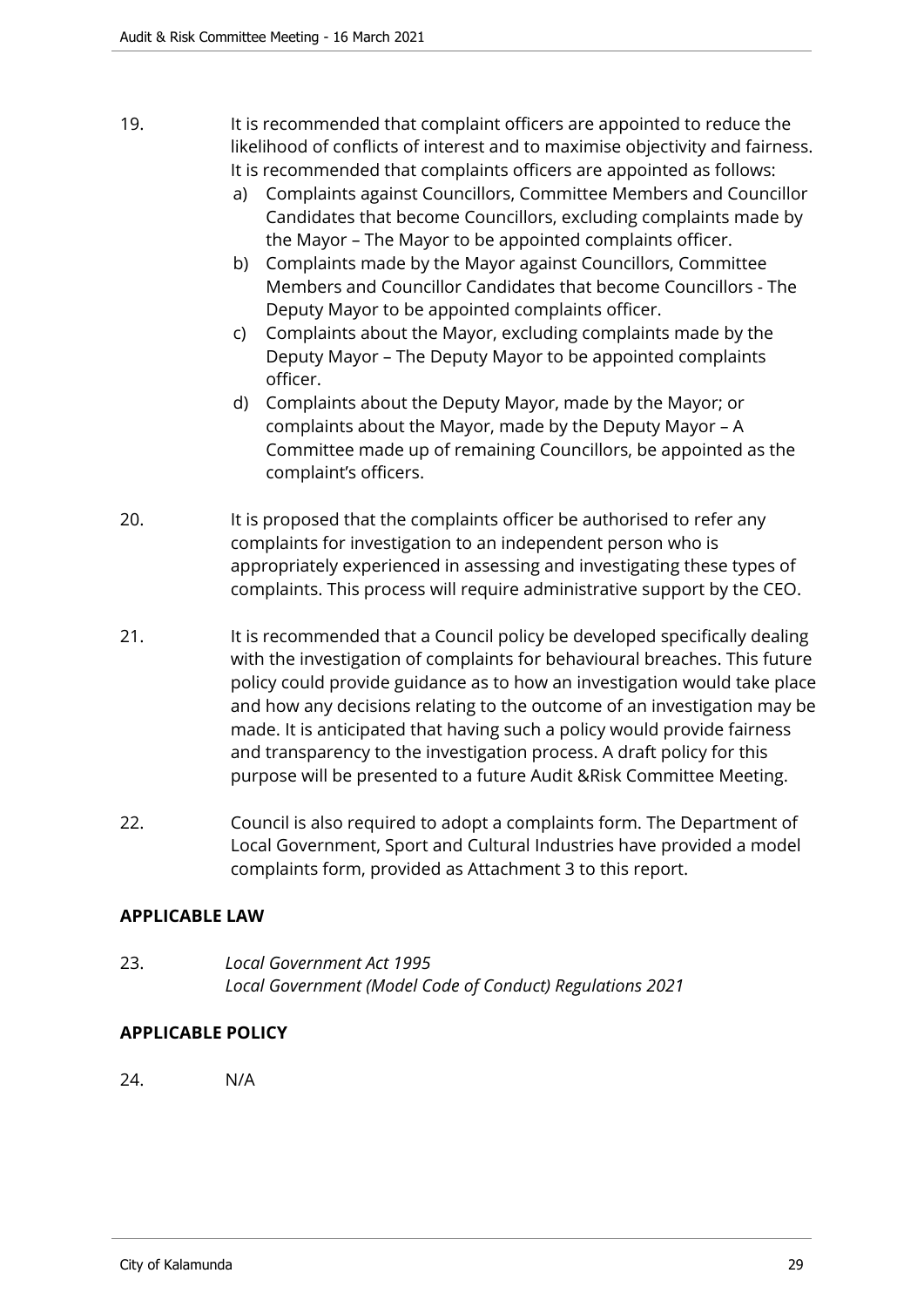#### **STAKEHOLDER ENGAGEMENT**

25. As this is a mandated requirement, no community consultation has been undertaken.

#### **FINANCIAL CONSIDERATIONS**

26. Whilst there is no direct financial expenditure from adoption of the new Code of Conduct, there could be indirect expenditure if a complaint needs to be investigated.

#### **SUSTAINABILITY**

27. N/A

## **RISK MANAGEMENT**

| 28. | <b>Risk:</b> Noncompliance with regulations will likely attract Departmental<br>attention. |            |               |  |
|-----|--------------------------------------------------------------------------------------------|------------|---------------|--|
|     | Consequence                                                                                | Likelihood | <b>Rating</b> |  |
|     | Major                                                                                      | Possible   | High          |  |
|     | <b>Action/Strategy</b>                                                                     |            |               |  |
|     | Ensure the Council has an adopted Code of Conduct.                                         |            |               |  |
|     |                                                                                            |            |               |  |
|     |                                                                                            |            |               |  |

## **CONCLUSION**

29. The proposed Code of Conduct is considered suitable for adoption by Council.

#### **Voting Requirements: Absolute Majority**

#### **RECOMMENDATION**

That Council:

- 1. WITHDRAW the current Code of Conduct Elected Members.
- 2. Pursuant to section 5.104 of the *Local Government Act 1995*, ADOPT the new Code of Conduct for Council Members, Committee Members and Candidates, (Attachment 1).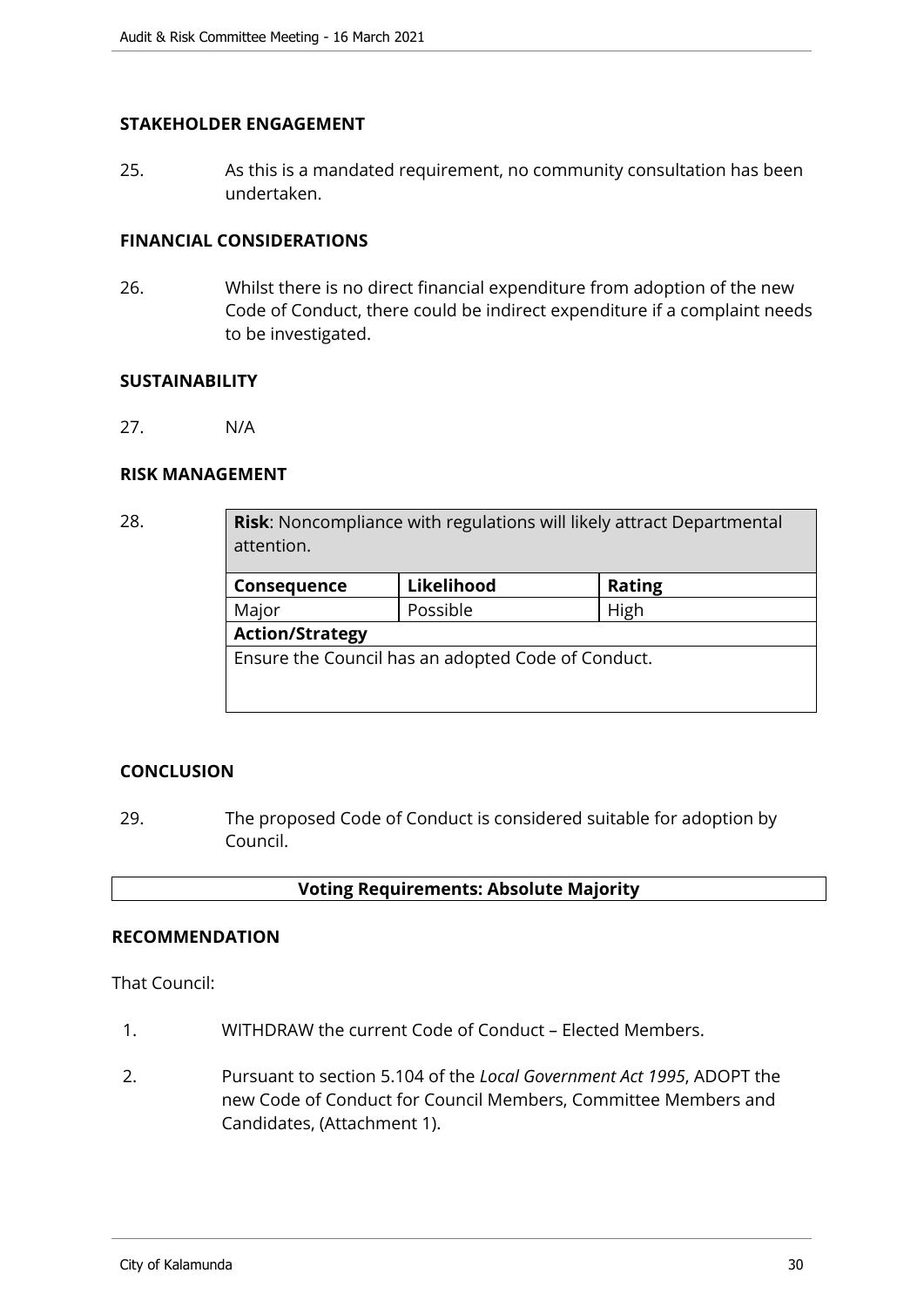- 3. Pursuant to the clause 11 (2) of the *Local Government (Model Code of Conduct) Regulations 2021* ADOPT the Complaint - Alleged Breach Form (Attachment 3).
- 4. Pursuant to the clause 11 (3) of the *Local Government (Model Code of Conduct) Regulations 2021* AUTHORISE the Mayor to receive complaints and withdrawals.
- 5. Pursuant to Clause 11(3), AUTHORISE the following persons to receive complaints and withdrawals of complaints, relating to Council Members, Committee Members and Candidates:
	- i. Complaints against Councillors, Committee Members and Councillor Candidates that become Councillors, excluding complaints made by the Mayor – The Mayor to be appointed complaints officer.
	- ii. Complaints made by the Mayor against Councillors, Committee Members and Councillor Candidates that become Councillors - The Deputy Mayor to be appointed complaints officer.
	- iii. Complaints about the Mayor, excluding complaints made by the Deputy Mayor – The Deputy Mayor to be appointed complaints officer.
	- iv. Complaints about the Deputy Mayor, made by the Mayor; or complaints about the Mayor, made by the Deputy Mayor – A Committee made up of remaining Councillors, be appointed as the complaint's officers.
	- 6. AUTHORISE the Complaints Officer, as outlined in point 5, to refer any complaints received requiring independent investigation to an independent, appropriately experienced, and qualified person.
	- 7. NOTE the Chief Executive Officer will retain responsibility for the administration of complaints including record keeping, maintaining the complaints register, engagement and payment of an independent investigator if required.
	- 8. REQUEST the Chief Executive Officer draft a policy to assist with the investigation of complaints for behavioural breaches.
	- 9. Pursuant to section 5.104(7) of the Local Government Act 1995, REQUEST the Chief Executive Officer to ensure the approved Code of Conduct is published on the City's website as soon as practicable.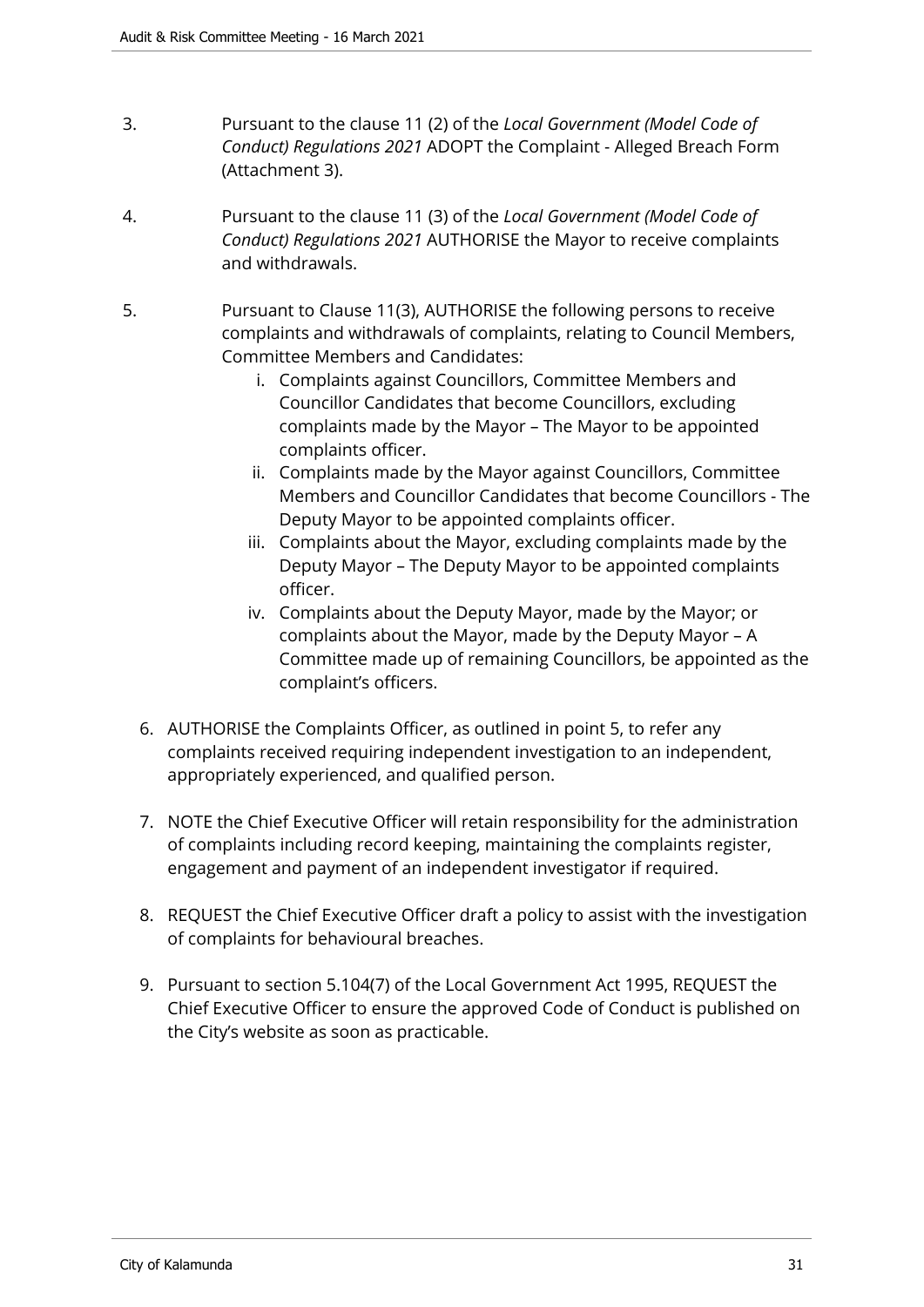#### <span id="page-31-0"></span>**10. Motions of Which Previous Notice has been Given**

#### <span id="page-31-1"></span>**10.1. Fire Hazard Mitigation – March 2021**

**Voting Requirements: Absolute Majority**

That Council REQUEST the Chief Executive Officer engages an external auditor to undertake an audit of the City's Fire Hazard Mitigation practices including but not limited to;

- 1. Current funding allocation.
- 2. Community engagement strategy/s.
- 3. Community education packages.
- 4. Staff training package.
- 5. Efficacy of timing and method of issuing Fire Hazard Reduction Notices and other communications to residents.
- 6. Benchmarking against other local governments practices including the City of Wanneroo and City of Swan.

**Moved** Cr Lesley Boyd

#### **Seconded**

## **Rationale:**

- 1. In 2011, close by we witnessed the Roleystone-Kelmscott Bushfires, and on 1 February this year the Wooraloo Bushfires. 95% of the City of Kalamunda area is prone to bushfire, therefore the risk to residents is high and ensuring mitigation is paramount.
- 2. Since 2018/19 there has been a 100% increase in the number of properties the City inspects, which has also resulted in an increase in work orders and non-compliance related infringements.
- 3. It is acknowledged by the City that in response to improved practices and reviews from recent major bushfires, the City's Fire Hazard Reduction Notice has the propensity to change from year to year to remain contemporary. Therefore, the communication strategy and engagement of the community is important to ensure and understand of the changing expectations.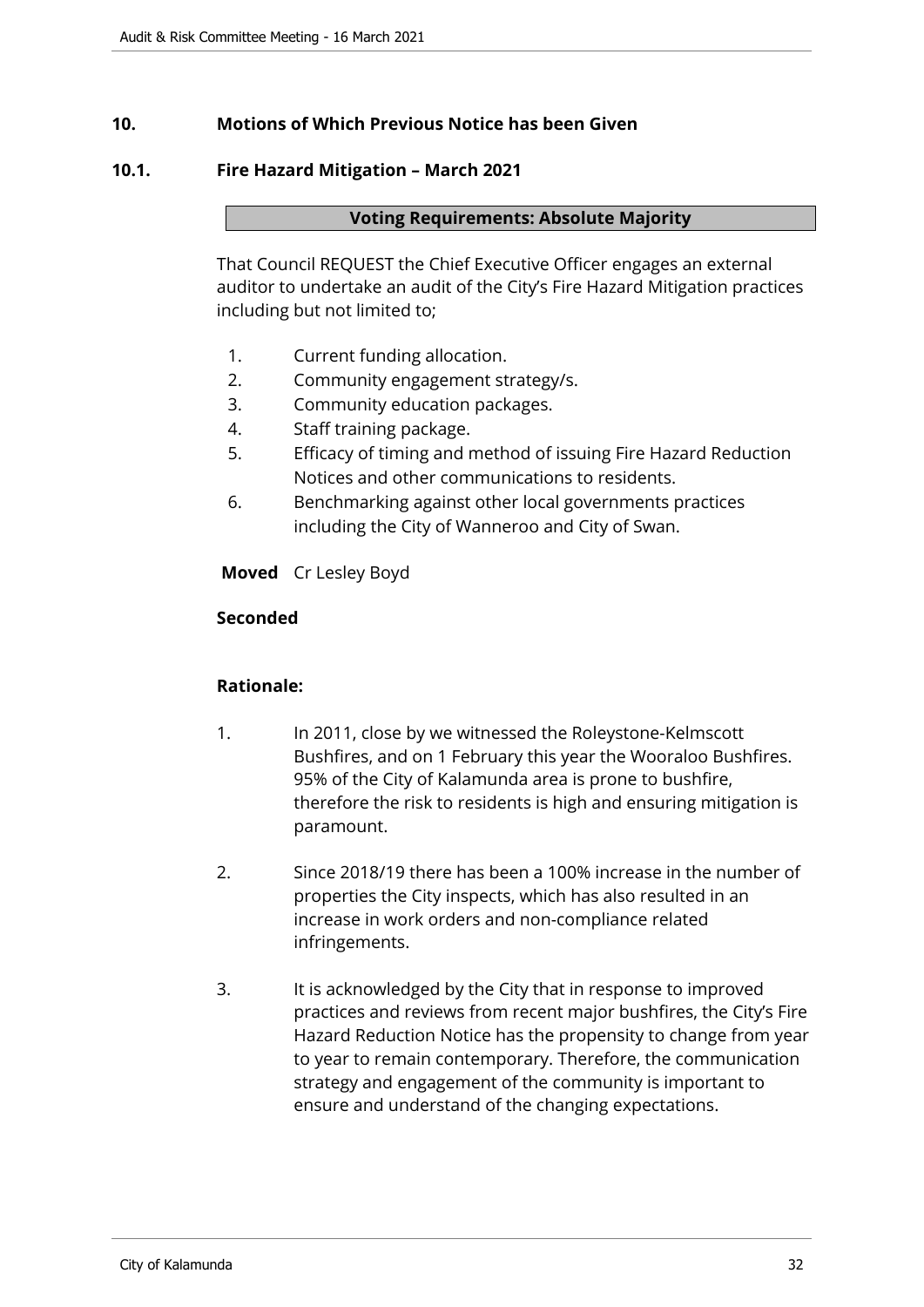4. Given the high risk to 95% of the City it is vital we are open to external review and if necessary, implementing reviewed practices.

#### **Officer Comment:**

The City does not support this motion for the reasons outlined below.

#### Fire Hazard Reduction Notice:

- 1. Pursuant to Section 33 of the Bush Fires Act 1954, the City issues a Fire Hazard Reduction Notice (the Notice) every year to put measures in place to prevent the outbreak, spread or extension of bush fire.
- 2. In support of the Notice, the City undertakes private property inspections to ensure compliance with the Notice.
- 3. Whilst over 90% of the City is within a designated Bushfire Prone Area, it is not correct to assume that 95% of the City is at high risk of bushfire. The City's adopted Bushfire Risk Management Plan and associated mapping rates the risks of each part of the City. Some parts are assessed as extreme or high risk while others are lower because of specific area characteristics while also being designed bushfire prone.

## Fire Hazard Assessment Plan:

- 4. To guide the City's private property inspections, the City prepares an annual Fire Hazard Assessment Plan (the Plan). The purpose of the Plan is to outline the way the City will undertake private property inspections.
- 5. The Plan utilises previous non-compliance, complaints, and a comprehensive risk assessment to determine the priority of assessments throughout the City. The key intent of the Notice and the Plan is to reduce the overall risk profile of the City by ensuring all very high and extreme private properties are assessed before moving onto lower risk properties.
- 6. The Plan also utilises a combination of community engagement programs to support the assessments, which are focused on empowering residents to be fire ready before the 1 November assessment program. The focus of the engagement programs is to increase fire safe practices, asset preparedness and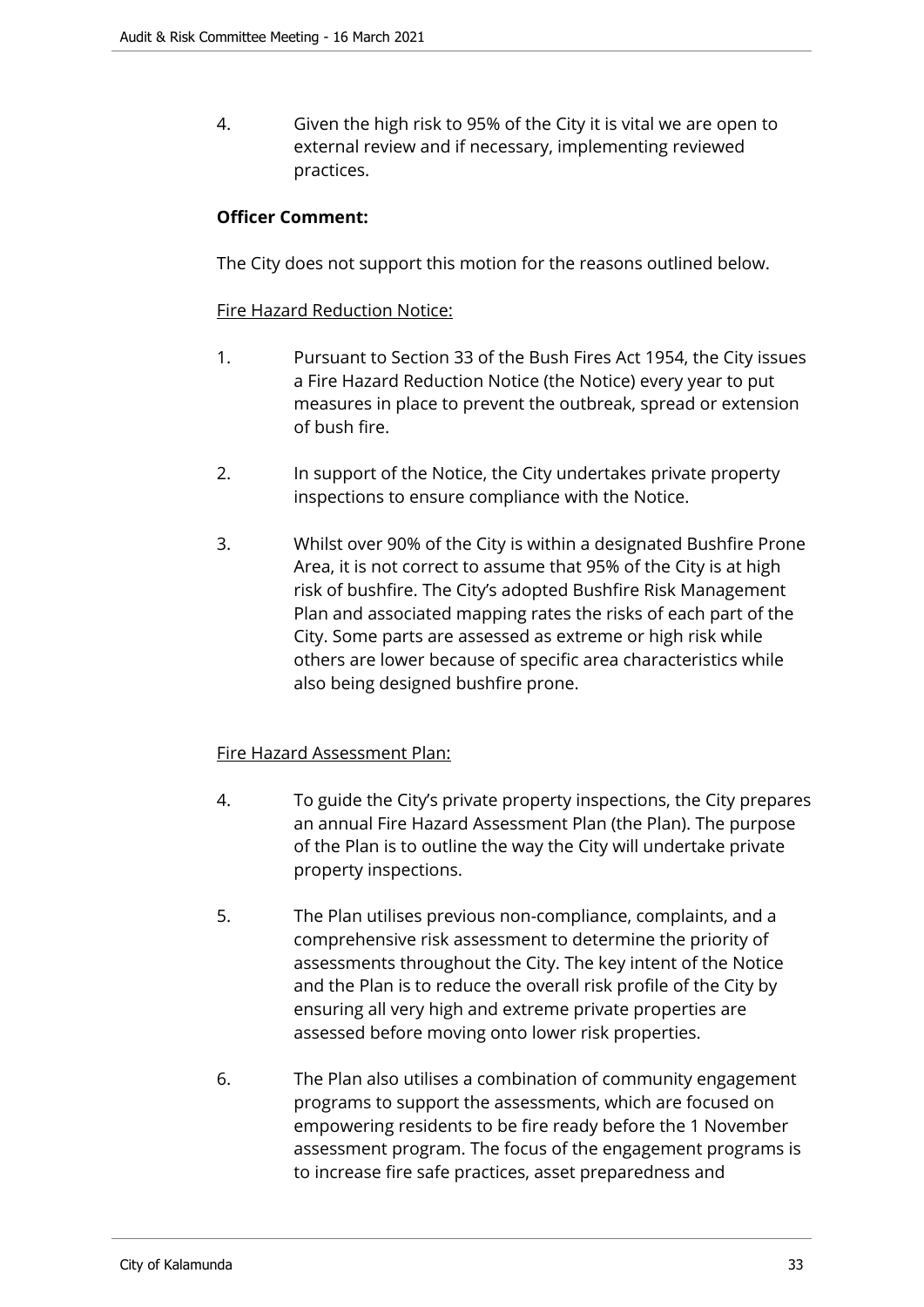community resilience, while giving residents information on how to comply with the Notice.

- 7. The Plan is presented to Council every year prior to the commencement of the bushfire season.
- 8. A comprehensive presentation was also provided to Council at the 2 March 2021 Strategy Session in relation to the Notice, Plan, and inspections.

#### Response to Matters Outlined in the Notice of Motion:

- 9. In regard to the practices outlined to be audited, the City can advise as follows:
	- a. Current funding allocation: Approx. \$550,000 is allocated to private property fire mitigation every year.
	- b. Community engagement strategies / packages: Extensive community engagement programs are prepared prior to and during the fire season. A copy of the extensive Community Engagement Plan from last fire season is attached. The City welcomes feedback from Councillors as to suggested improvements that can be made in developing next year's Community Engagement Plan having regard for feedback that has been received from residents. The City also assimilates findings and improvements with information and feedback received from Councillors.
	- c. Staff training package: Section 11 of the Plan comprehensively outlines the City's training processes in relation to private property inspections.
	- d. Efficacy of timing and method of issuing the Notice and other communications to residents: The Notice is issued with the City's rates every year prior to the season commencing. In addition, extensive community engagement programs are prepared prior to and during the fire season. A copy of the Community Engagement Plan from last fire season is attached.
	- e. Local Government benchmarking: Each local government area is different and requires a tailored approach to fire prevention. Feedback received from the Department of Fire and Emergency Services (DFES) indicates that the City of Kalamunda has a comprehensive private property inspection process for ensuring compliance with the Notice.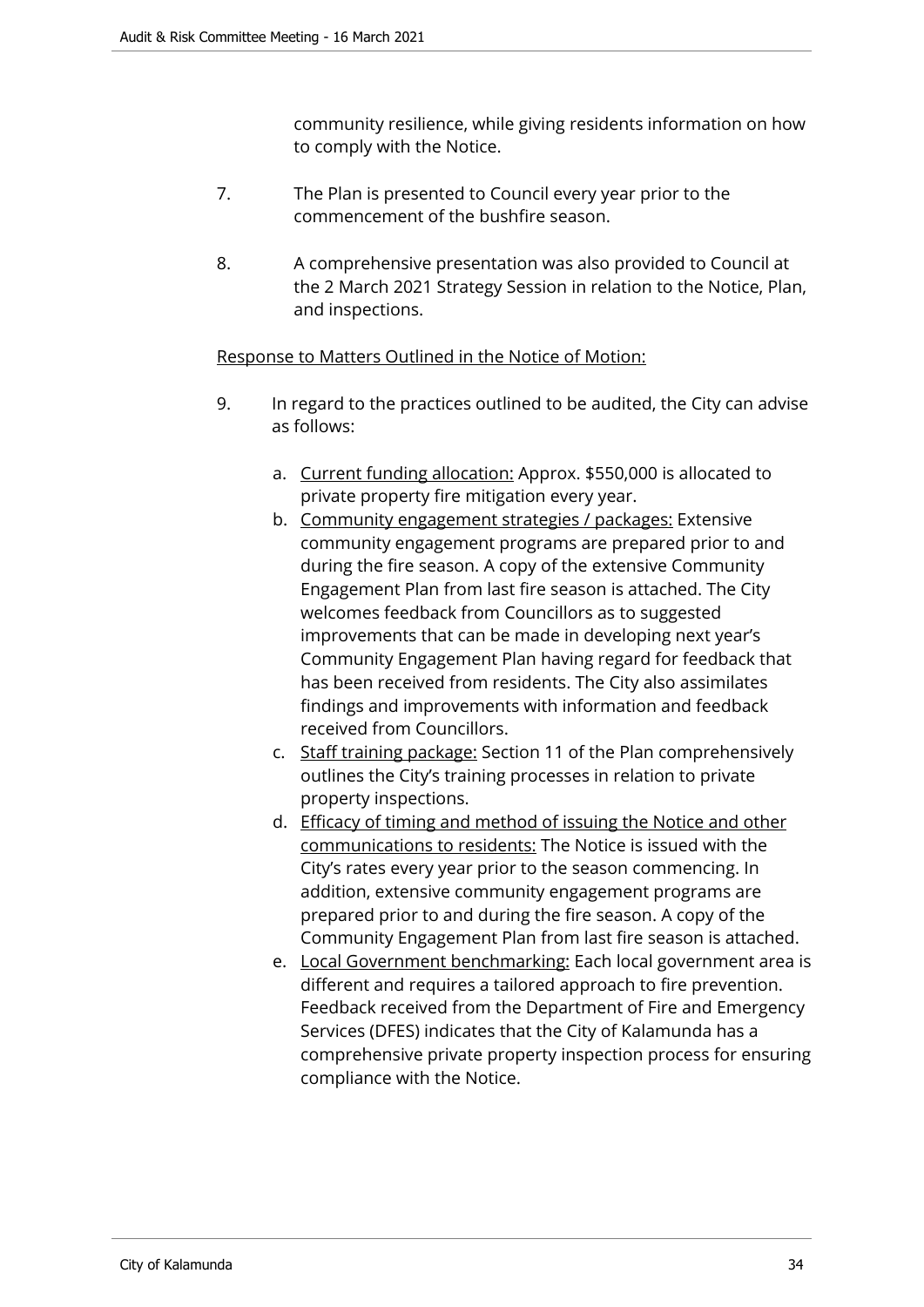#### Statistics from 2020/21 Fire Season (as of 9 March 2021):

Statistics from the 2020/21 Fire Season are outlined below.

| No. of             | No. of Work   | No. of                    | <b>Escalated to</b> |
|--------------------|---------------|---------------------------|---------------------|
| <b>Assessments</b> | <b>Orders</b> | Infringements $\vert$ Crs |                     |
| 3,944              | 1027 (26%)    | 82 (2%)                   | 16 (0.4%)           |

#### Estimated Cost & Timeframe:

- 10. To undertake a detailed audit as recommended through the Notice of Motion, it is estimated to cost a total of approx. \$15,000 - \$20,000. That being approx. 60 – 80 hours of audit time by a audit professional with expertise in fire hazard mitigation. There is no budget allocation for this work and approval of unbudgeted funds would be necessary, thus requiring an Absolute Majority decision of Council.
- 11. It is also not unreasonable to consider that preparing an appropriate scope, seeking the necessary quotations, engaging an auditor and having them investigate and prepare a report would not see any further reporting to Council on the audit until after the issue of Fire Hazard Notice for 21/22. As such, any potential changes to the City's processes may not occur until 2022/23

## Conclusion:

- 12. The City provides comprehensive information and oversight to Council through the following:
	- a. Presentations at Strategy Sessions prior to the fire season commencing and on an as needs basis throughout the season.
	- b. A weekly update on infringements and cautions issued through the Councillor Information Bulletin.
	- c. Formal presentation of the Plan to Council for noting prior to each season commencing.
	- d. Providing Councillors detailed information on any specific issues that arise throughout the season.
- 13. The City is of the view that the statistics outlined above in conjunction with the comprehensive information and oversight provided to Council prior to and during the fire season does not warrant the cost of an independent audit of the City's fire mitigation practices. On this basis, the Notice of Motion is not supported.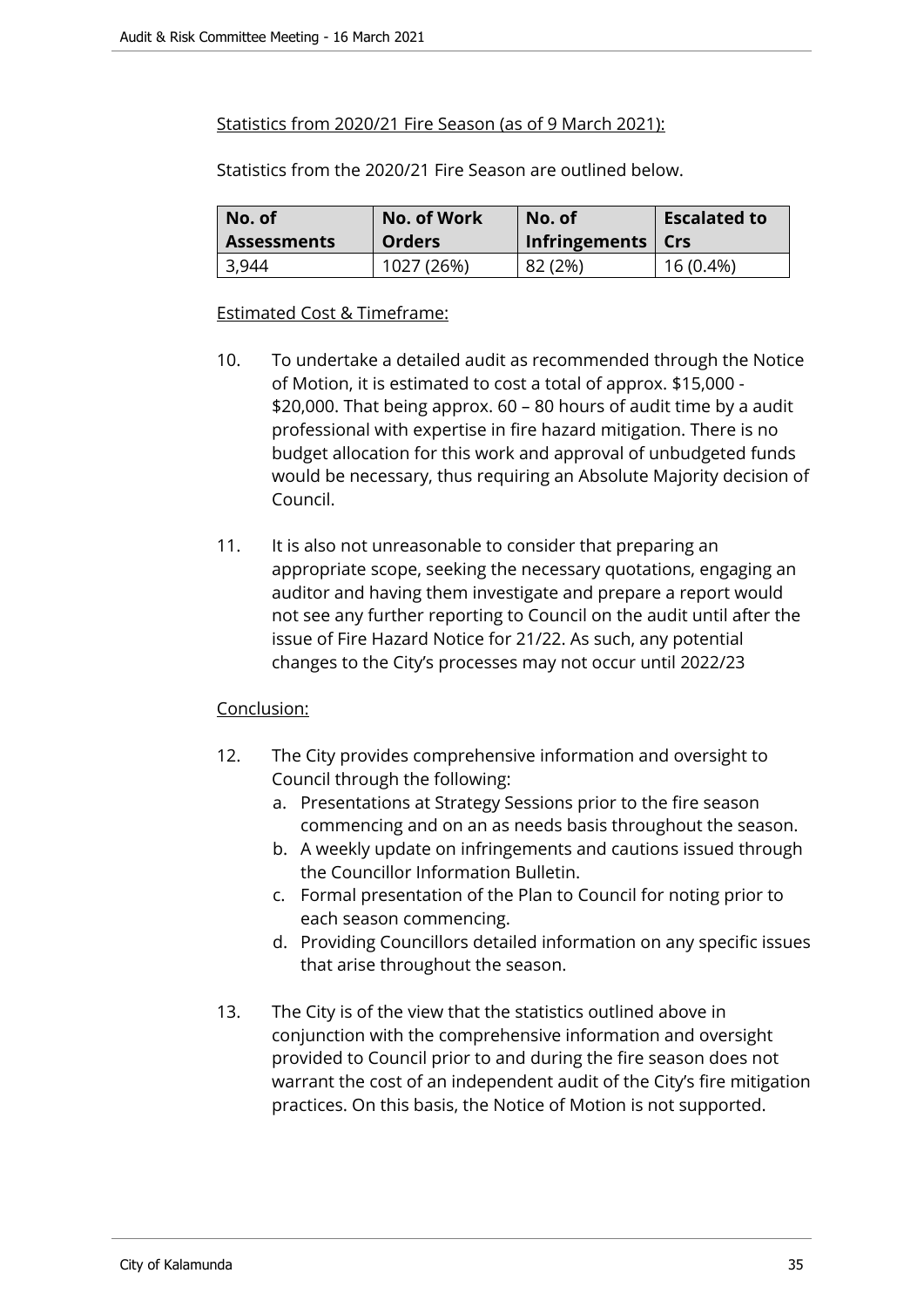## **Attachments:**

- 1. Fire Hazard Reduction Notice 2020/21: [https://kalblob.blob.core.windows.net/kallibrary/docs/default](https://kalblob.blob.core.windows.net/kallibrary/docs/default-source/agenda-and-minutes/2020/attachments/ordinary-council-meeting-attachments---27-october-2020/10-1-2-2-fire-hazard-reduction-notice-2020-2021.pdf?sfvrsn=44beaa42_2)[source/agenda-and-minutes/2020/attachments/ordinary-council](https://kalblob.blob.core.windows.net/kallibrary/docs/default-source/agenda-and-minutes/2020/attachments/ordinary-council-meeting-attachments---27-october-2020/10-1-2-2-fire-hazard-reduction-notice-2020-2021.pdf?sfvrsn=44beaa42_2)[meeting-attachments---27-october-2020/10-1-2-2-fire-hazard](https://kalblob.blob.core.windows.net/kallibrary/docs/default-source/agenda-and-minutes/2020/attachments/ordinary-council-meeting-attachments---27-october-2020/10-1-2-2-fire-hazard-reduction-notice-2020-2021.pdf?sfvrsn=44beaa42_2)[reduction-notice-2020-2021.pdf?sfvrsn=44beaa42\\_2](https://kalblob.blob.core.windows.net/kallibrary/docs/default-source/agenda-and-minutes/2020/attachments/ordinary-council-meeting-attachments---27-october-2020/10-1-2-2-fire-hazard-reduction-notice-2020-2021.pdf?sfvrsn=44beaa42_2)
- 2. Fire Hazard Assessment Plan 2020/21: [https://kalblob.blob.core.windows.net/kallibrary/docs/default](https://kalblob.blob.core.windows.net/kallibrary/docs/default-source/agenda-and-minutes/2020/attachments/ordinary-council-meeting-attachments---27-october-2020/10-1-2-1-fire-hazard-assessment-plan-2020-2021.pdf?sfvrsn=4945b902_2)[source/agenda-and-minutes/2020/attachments/ordinary-council](https://kalblob.blob.core.windows.net/kallibrary/docs/default-source/agenda-and-minutes/2020/attachments/ordinary-council-meeting-attachments---27-october-2020/10-1-2-1-fire-hazard-assessment-plan-2020-2021.pdf?sfvrsn=4945b902_2)[meeting-attachments---27-october-2020/10-1-2-1-fire-hazard](https://kalblob.blob.core.windows.net/kallibrary/docs/default-source/agenda-and-minutes/2020/attachments/ordinary-council-meeting-attachments---27-october-2020/10-1-2-1-fire-hazard-assessment-plan-2020-2021.pdf?sfvrsn=4945b902_2)[assessment-plan-2020-2021.pdf?sfvrsn=4945b902\\_2](https://kalblob.blob.core.windows.net/kallibrary/docs/default-source/agenda-and-minutes/2020/attachments/ordinary-council-meeting-attachments---27-october-2020/10-1-2-1-fire-hazard-assessment-plan-2020-2021.pdf?sfvrsn=4945b902_2)
- 3. Community Engagement Plan 2020/21: [https://kalblob.blob.core.windows.net/kallibrary/docs/default](https://kalblob.blob.core.windows.net/kallibrary/docs/default-source/fire-emergency-docs/preparedness/bushfire-preparedness-community-engagement-plan.pdf)[source/fire-emergency-docs/preparedness/bushfire-preparedness](https://kalblob.blob.core.windows.net/kallibrary/docs/default-source/fire-emergency-docs/preparedness/bushfire-preparedness-community-engagement-plan.pdf)[community-engagement-plan.pdf](https://kalblob.blob.core.windows.net/kallibrary/docs/default-source/fire-emergency-docs/preparedness/bushfire-preparedness-community-engagement-plan.pdf)
- 4. Presentation to Council at Strategy Session 2 March 2021: [https://kalblob.blob.core.windows.net/kallibrary/docs/default](https://kalblob.blob.core.windows.net/kallibrary/docs/default-source/fire-emergency-docs/preparedness/fire-prevention.pdf)[source/fire-emergency-docs/preparedness/fire-prevention.pdf](https://kalblob.blob.core.windows.net/kallibrary/docs/default-source/fire-emergency-docs/preparedness/fire-prevention.pdf)